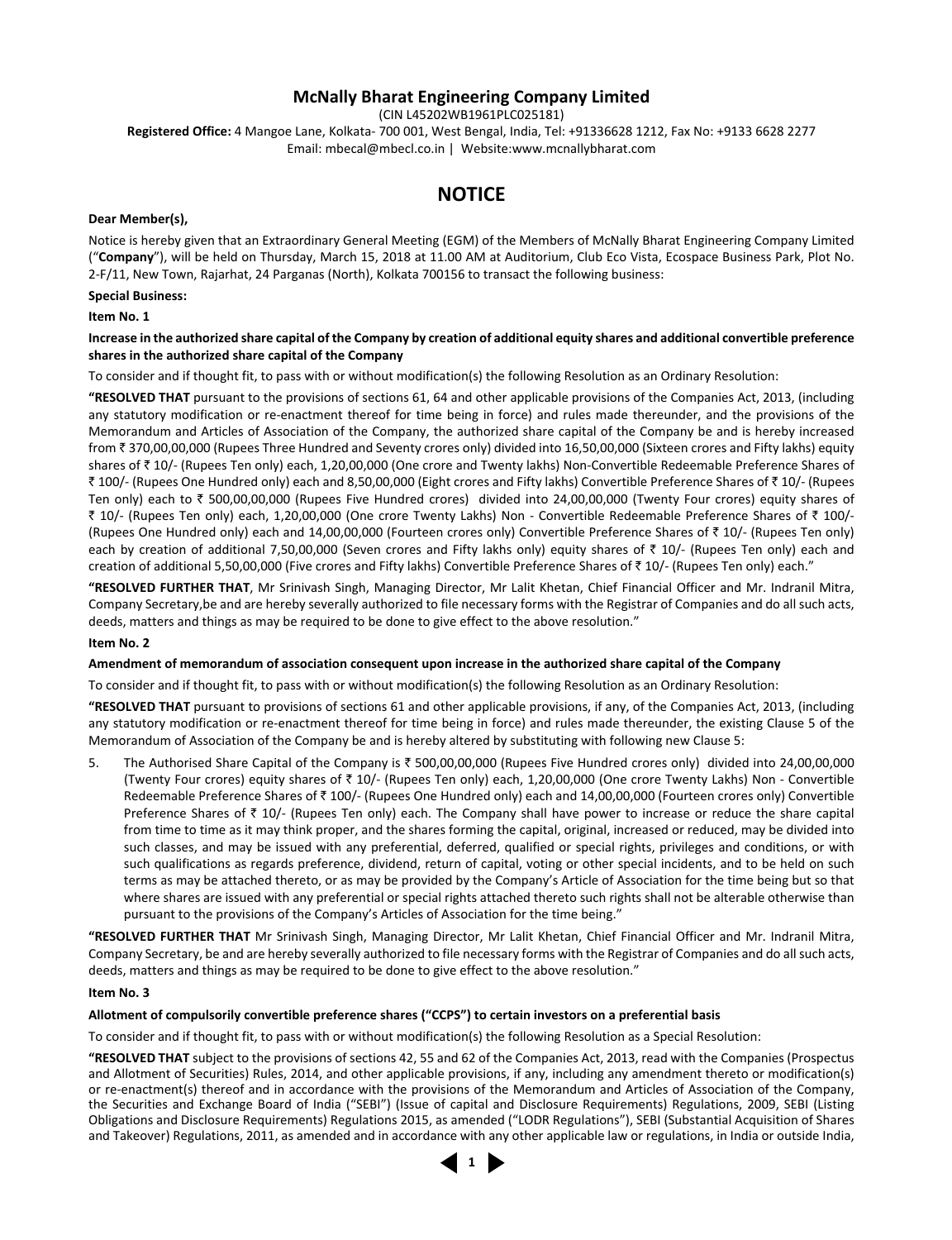including without limitation, the provisions of the Foreign Exchange Management Act, 1999, ("FEMA") and rules and regulations framed thereunder as amended from time to time, and subject to the Regulations / Guidelines, if any, prescribed by the Reserve Bank of India, from time to time, and by all other concerned and relevant authorities from time to time, to the extent applicable and subject to such approvals, consents, permissions and sanctions of the Government of India, SEBI, Reserve Bank of India, Competition Commission of India, if applicable and all other appropriate authorities and subject to such conditions and modifications as may be prescribed by any of them while granting such approvals, permissions, consents and sanctions as deemed fit, the consent, authority and approval of the Members of the Company be and is hereby accorded to offer, issue and allot on a preferential basis, up to 4,38,19,000 compulsorily convertible preference shares ("CCPS") of ₹10 each at a premium of ₹52 per CCPS in accordance with the Chapter VII of the SEBI (Issue of Capital and Disclosure Requirement) Regulations, 2009, as amended from time to time, to Aditya Birla Finance Limited, ECAP Equities Limited, Edelweiss Credit Opportunities Fund and IL & FS Financial Services Limited and such issue and allotment of such number of equity shares resultant on conversion of CCPS on such terms and conditions as may be deemed appropriate by the Board(hereinafter called the "Board" which term shall be deemed to include the Allotment Committee of the Board of Directors) in its absolute discretion and wherever necessary, in consultation with advisor(s) and / or such other person(s), but without requiring any further approval or consent from the shareholders and also subject to the applicable laws, rules, regulations and guidelines prevailing in this regard.

| of capital vis-a-vis equity shares                                                                                                            | The priority with respect to payment of dividend or repayment CCPS shall have priority with respect to payment of dividend or<br>repayment of capital over equity shares of the Company                                                    |
|-----------------------------------------------------------------------------------------------------------------------------------------------|--------------------------------------------------------------------------------------------------------------------------------------------------------------------------------------------------------------------------------------------|
| The participation in surplus fund                                                                                                             | Non-participatory                                                                                                                                                                                                                          |
| The participation in surplus assets and profits, on winding-up Non-participatory<br>which may remain after the entire capital has been repaid |                                                                                                                                                                                                                                            |
| The payment of dividend on cumulative or non-cumulative Non-cumulative<br>basis                                                               |                                                                                                                                                                                                                                            |
| The conversion of preference shares into equity shares                                                                                        | Each CCPS of ₹ 10 each issued at a premium of ₹ 52 each shall be<br>compulsorily convertible into one equity share of ₹ 10 each at a<br>premium of ₹52 per equity share at any time within 18 months from<br>the date of allotment of CCPS |
| The voting rights                                                                                                                             | In accordance with provisions of Companies Act, 2013                                                                                                                                                                                       |
| The redemption of preference shares                                                                                                           | Redemption by way of conversion into equity shares                                                                                                                                                                                         |
| Dividend                                                                                                                                      | 1%                                                                                                                                                                                                                                         |

**"RESOLVED FURTHER THAT** the terms of issue of CCPS shall be as follows:

**"RESOLVED FURTHER THAT** without prejudice to the generality of the above, the 'relevant date' for the purposes of determining the floor price of the CCPS in accordance with the provisions of Chapter VII of the SEBI (Issue of Capital and Disclosure Requirements) Regulations, 2009, as amended, shall be 12<sup>th</sup> February, 2018 (since February 13th, 2018 i.e. 30 days prior to the date of passing of the Special Resolution was a holiday, relevant date would be February, 12, 2018)."

"RESOLVED FURTHER THAT up to 4,38,19,000 compulsorily convertible preference shares ("CCPS") of ₹10 each at a premium of ₹52 per CCPS for cash, be issued as follows:

| Sr. | Name of the proposed allottee                                   | No of CCPS to be allotted |  |
|-----|-----------------------------------------------------------------|---------------------------|--|
| No. |                                                                 |                           |  |
|     | Aditya Birla Finance Limited                                    | 1,12,90,000               |  |
|     | <b>ECAP Equities Limited</b>                                    | 82,00,000                 |  |
|     | Edelweiss Credit Opportunities Fund                             | 82,00,000                 |  |
| 4.  | <b>IL&amp; FS Financial Services Ltd. (IFSL)</b><br>1,61,29,000 |                           |  |
|     | <b>TOTAL</b>                                                    | 4,38,19,000               |  |

**"RESOLVED FURTHER THAT** the 'Floor Price' be determined in accordance with Chapter VII of the SEBI (ICDR) Regulations, 2009."

**"RESOLVED FURTHER THAT** the equity shares to be issued on conversion of CCPS shall rank *paripassu* with the existing equity shares of the Company in all respects, including dividend and shall be subject to the Memorandum of Association and Articles of Association of the Company."

**"RESOLVED FURTHER THAT** CCPS and equity shares to be issued on conversion of CCPS shall be subject to lock-in as provided under the provisions of chapter VII of the SEBI (ICDR) Regulations."

**"RESOLVED FURTHER THAT** the CCPS shall be allotted in dematerialized form within a period of 15 days from the date of receipt of shareholders' approval or in the event the allotment of CCPS require any approval(s) or permission(s) from any regulatory authority or the Central Government, within 15 days from the date of such approval(s) or permission(s), as the case may be."

**"RESOLVED FURTHER THAT** the Board and / or Mr. Srinivash Singh, Managing Director, Mr. Lalit Khetan, Chief Financial Officer and Mr. Indranil Mitra, Company Secretary be and are hereby severally authorised to enter into and execute all such agreements and arrangements with any Depository(ies), Custodian(s) and all such agencies as may be involved or concerned in such offerings of CCPS and to remunerate all such agencies by way of fees, reimbursement of expenses or the like, and also to seek the listing of the equity shares in one or more Stock Exchange(s), in India, as the case may be and to settle any questions, difficulties, doubts that may arise in regard to the preferential allotment, issue and allotment of CCPS and conversion of CCPS into equity shares and utilization of issue proceeds as it may in its absolute discretion deem fit."

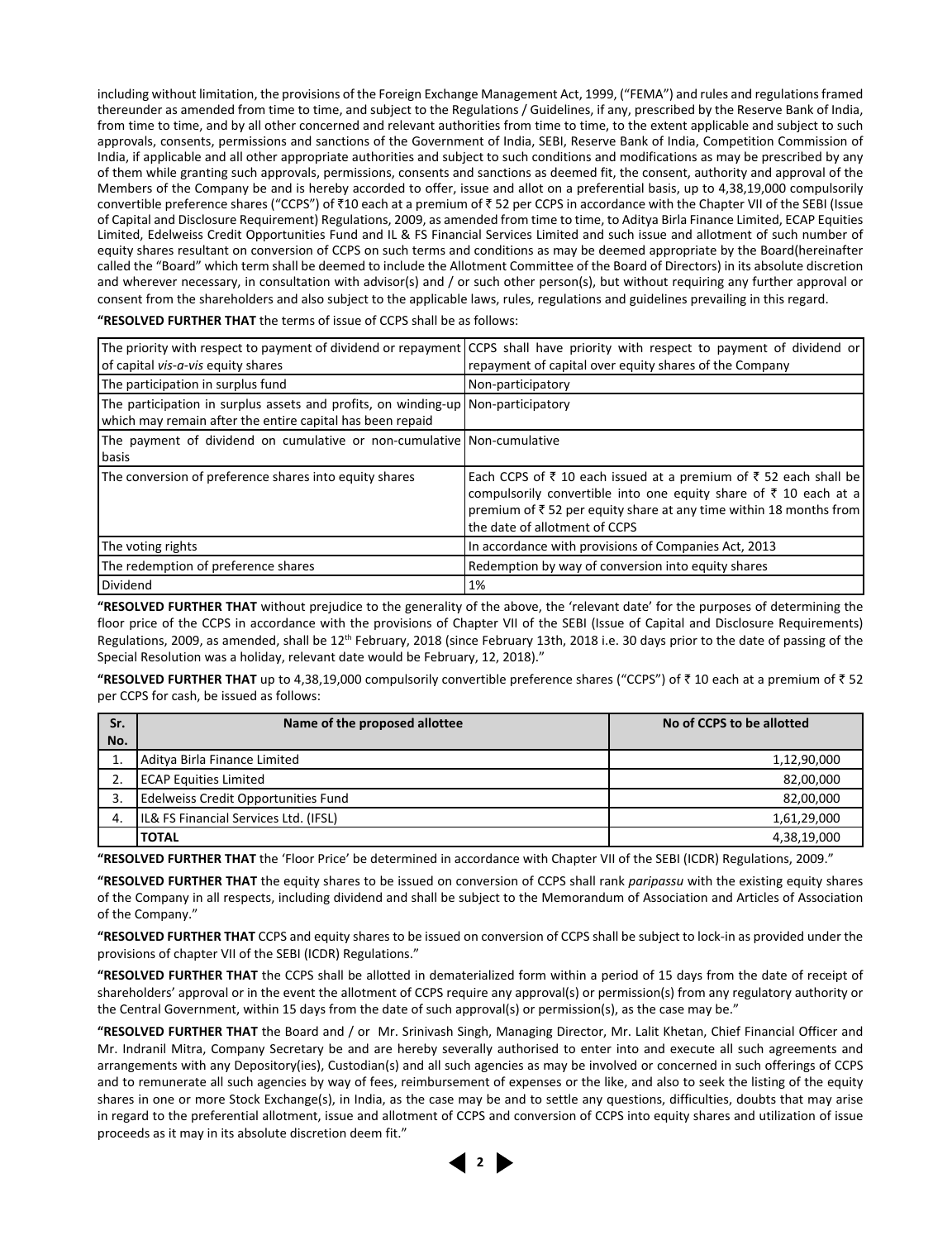**"RESOLVED FURTHER THAT** the Board and / or Mr. Srinivash Singh, Managing Director, Mr. Lalit Khetan, Chief Financial Officer and Mr. Indranil Mitra, Company Secretary be and are hereby severally authorised to do all such acts, deeds, matters and things as may be necessary and execute all such agreements, documents, instruments and writings as may be required and to delegate all or any of its powers herein to any Officer(s) of the Company in such manner as they may deem fit in their absolute discretion."

#### **Item No. 4**

#### **Allotment of compulsorily convertible preference shares ("CCPS") to Williamson Magor & Co. Limited, Williamson Financial Services Limited and Babcock Borsig Limited on a preferential basis**

To consider and if thought fit, to pass with or without modification(s) the following Resolution as a Special Resolution:

**"RESOLVED THAT** subject to the provisions of sections 42, 55 and 62 of the Companies Act, 2013, read with the Companies (Prospectus and Allotment of Securities) Rules, 2014, and other applicable provisions, if any, including any amendment thereto or modification(s) or re-enactment(s) thereof and in accordance with the provisions of the Memorandum and Articles of Association of the Company, the Securities and Exchange Board of India ("SEBI") (Issue of capital and Disclosure Requirements) Regulations, 2009, SEBI (Listing Obligations and Disclosure Requirements) Regulations 2015, as amended ("LODR Regulations"), SEBI (Substantial Acquisition of Shares and Takeover) Regulations, 2011, as amended and in accordance with any other applicable law or regulations, in India or outside India, including without limitation, the provisions of the Foreign Exchange Management Act, 1999, ("FEMA") and rules and regulations framed thereunder as amended from time to time, and subject to the Regulations / Guidelines, if any, prescribed by the Reserve Bank of India, from time to time, and by all other concerned and relevant authorities from time to time, to the extent applicable and subject to such approvals, consents, permissions and sanctions of the Government of India, SEBI, Reserve Bank of India, Competition Commission of India, if applicable and all other appropriate authorities and subject to such conditions and modifications as may be prescribed by any of them while granting such approvals, permissions, consents and sanctions as deemed fit, the consent, authority and approval of the Members of the Company be and is hereby accorded to offer, issue and allot on a preferential basis, up to 1,20,00,000 compulsorily convertible preference shares ("CCPS") of ₹10 each at a premium of ₹52 per CCPS for part conversion of outstanding unsecured loan upto an amount of  $\bar{z}$  24.80 crores given by Williamson Magor & Co Limited, outstanding unsecured loan upto an amount of  $\bar{z}$  24.80 crores given by Williamson Financial Services Limited and outstanding unsecured loan upto an amount of  $\bar{\tau}$  24.80 crores given by Babcock Borsig Limited, promoter and promoter group companies of the Company lying with the Company into CCPS in accordance with the Chapter VII of the SEBI (Issue of Capital and Disclosure Requirement) Regulations, 2009, as amended from time to time, and such issue and allotment of such number of equity shares resultant on conversion of CCPS on such terms and conditions as may be deemed appropriate by the Board (hereinafter called the "Board" which term shall be deemed to include the Allotment Committee of the Board of Directors) in its absolute discretion and wherever necessary, in consultation with advisor(s) and / or such other person(s), but without requiring any further approval or consent from the shareholders and also subject to the applicable laws, rules, regulations and guidelines prevailing in this regard.

**"RESOLVED FURTHER THAT** the terms of issue of CCPS shall be as follows:

|                                                                       | The priority with respect to payment of dividend or CCPS shall have priority with respect to payment of dividend or repayment |
|-----------------------------------------------------------------------|-------------------------------------------------------------------------------------------------------------------------------|
| repayment of capital vis-a-vis equity shares                          | of capital over equity shares of the Company                                                                                  |
| The participation in surplus fund                                     | Non-participatory                                                                                                             |
| The participation in surplus assets and profits, on Non-participatory |                                                                                                                               |
| winding-up which may remain after the entire capital                  |                                                                                                                               |
| has been repaid                                                       |                                                                                                                               |
| The payment of dividend on cumulative or non- Non-cumulative          |                                                                                                                               |
| I cumulative basis                                                    |                                                                                                                               |
| The conversion of preference shares into equity shares                | Each CCPS of ₹10 each issued at a premium of ₹52 each shall be compulsorily                                                   |
|                                                                       | convertible into one equity share of ₹10 each at a premium of ₹52 per equity                                                  |
|                                                                       | share at any time within 18 months from the date of allotment of CCPS                                                         |
| The voting rights                                                     | In accordance with provisions of Companies Act, 2013                                                                          |
| The redemption of preference shares                                   | Redemption by way of conversion into equity shares                                                                            |
| <b>Dividend</b>                                                       | 1%                                                                                                                            |

**"RESOLVED FURTHER THAT** without prejudice to the generality of the above, the 'relevant date' for the purposes of determining the floor price of the CCPS in accordance with the provisions of Chapter VII of the SEBI (Issue of Capital and Disclosure Requirements) Regulations, 2009, as amended, shall be 12<sup>th</sup> February, 2018 (since February 13th, 2018 i.e. 30 days prior to the date of passing of the Special Resolution was a holiday, relevant date would be February, 12, 2018)."

"RESOLVED FURTHER THAT up to 1,20,00,000 compulsorily convertible preference shares ("CCPS") of ₹ 10 each at a premium of ₹ 52 per CCPS , be issued as follows:

| Sr.<br>No. | Name of allottee                      | Amount of outstanding unsecured<br>loan against which CCPS to be<br>issued (in $\bar{z}$ crores) | Number of CCPS to be issued |
|------------|---------------------------------------|--------------------------------------------------------------------------------------------------|-----------------------------|
| 1.         | Williamson Magor & Company Limited    | 24.80                                                                                            | 40,00,000                   |
| 2.         | Williamson Financial Services Limited | 24.80                                                                                            | 40,00,000                   |
|            | <b>Babcock Borsig Limited</b>         | 24.80                                                                                            | 40,00,000                   |
|            | <b>TOTAL</b>                          | 74.40                                                                                            | 1,20,00,000                 |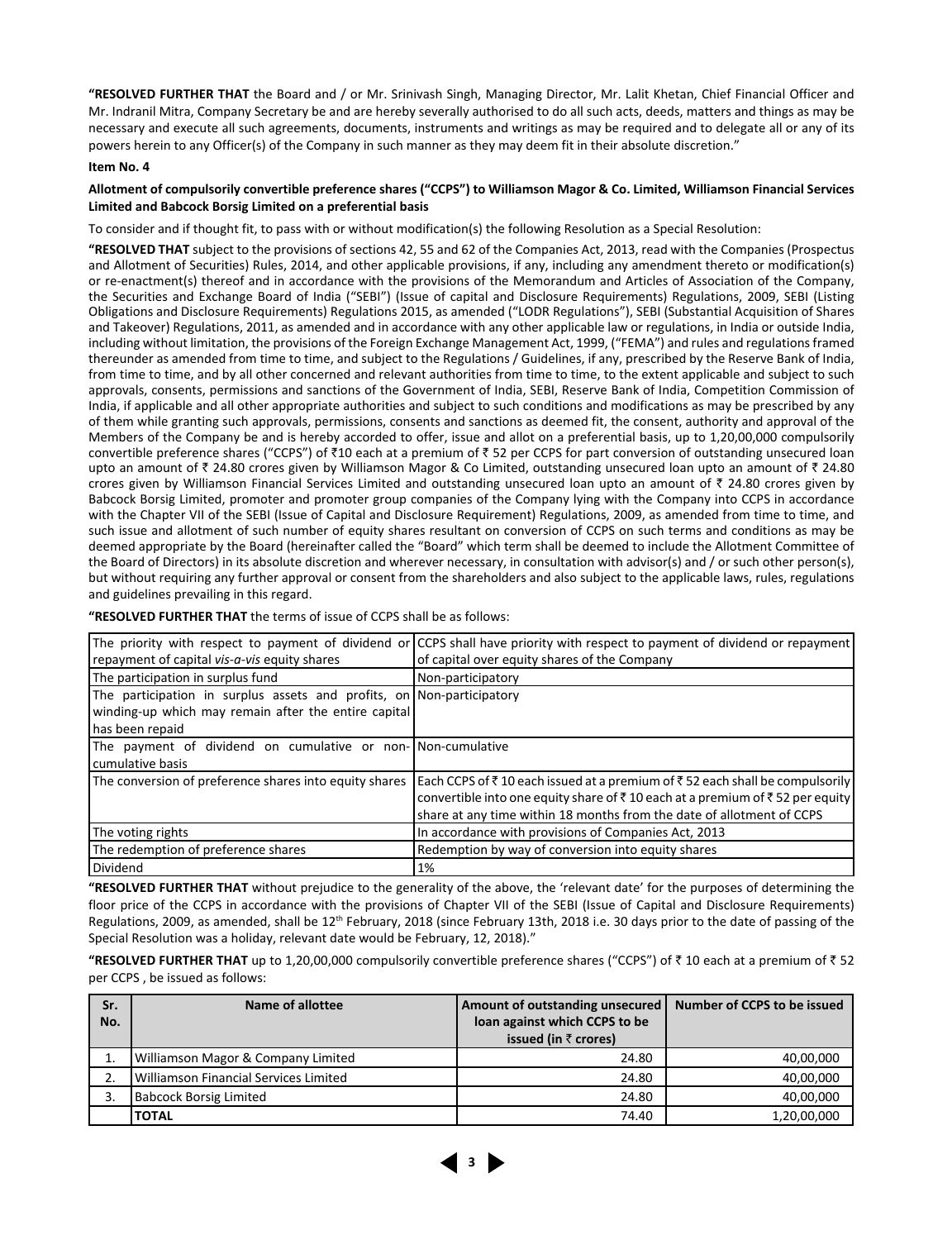**"RESOLVED FURTHER THAT** the 'Floor Price' be determined in accordance with Chapter VII of the SEBI (ICDR) Regulations, 2009."

**"RESOLVED FURTHER THAT** the equity shares to be issued on conversion of CCPS shall rank *paripassu* with the existing equity shares of the Company in all respects, including dividend and shall be subject to the Memorandum of Association and Articles of Association of the Company."

**"RESOLVED FURTHER THAT** CCPS and equity shares to be issued on conversion of CCPS shall be subject to lock-in as provided under the provisions of chapter VII of the SEBI (ICDR) Regulations."

**"RESOLVED FURTHER THAT** the CCPS shall be allotted in dematerialized form within a period of 15 days from the date of receipt of shareholders' approval or in the event the allotment of CCPS require any approval(s) or permission(s) from any regulatory authority or the Central Government, within 15 days from the date of such approval(s) or permission(s), as the case may be."

**"RESOLVED FURTHER THAT** the Board and / or Mr. Srinivash Singh, Managing Director, Mr. Lalit Khetan, Chief Financial Officer and Mr. Indranil Mitra, Company Secretary be and are hereby severally authorised to enter into and execute all such agreements and arrangements with any Depository(ies), Custodian(s) and all such agencies as may be involved or concerned in such offerings of CCPS and to remunerate all such agencies by way of fees, reimbursement of expenses or the like, and also to seek the listing of the equity shares in one or more Stock Exchange(s), in India, as the case may be and to settle any questions, difficulties, doubts that may arise in regard to the preferential allotment, issue and allotment of CCPS and conversion of CCPS into equity shares and utilization of issue proceeds as it may in its absolute discretion deem fit."

**"RESOLVED FURTHER THAT**the Board and / or Mr. Srinivash Singh, Managing Director, Mr. Lalit Khetan, Chief Financial Officer and Mr. Indranil Mitra, Company Secretary be and are hereby severally authorised to do all such acts, deeds, matters and things as may be necessary and execute all such agreements, documents, instruments and writings as may be required and to delegate all or any of its powers herein to any Officer(s) of the Company in such manner as they may deem fit in their absolute discretion."

#### **Item No. 5**

#### **Allotment of Equity Shares ("Equity Shares") to certain investors on a preferential basis**

**"RESOLVED THAT** subject to the provisions of Section 42 and Section 62 of the Companies Act, 2013, read with the Companies (Prospectus and Allotment of Securities) Rules, 2014, and other applicable provisions, if any, including any amendment thereto or modification(s) or re-enactment(s) thereof and in accordance with the provisions of the Memorandum and Articles of Association of the Company, the Securities and Exchange Board of India ("SEBI") (Issue of capital and Disclosure Requirements) Regulations, 2009, SEBI (Listing Obligations and Disclosure Requirements) Regulations 2015, as amended ("LODR Regulations"), SEBI (Substantial Acquisition of Shares and Takeover) Regulations, 2011, as amended and in accordance with any other applicable law or regulations, in India or outside India, including without limitation, the provisions of the Foreign Exchange Management Act, 1999, ("FEMA") and rules and regulations framed thereunder as amended from time to time, and subject to the Regulations / Guidelines, if any, prescribed by the Reserve Bank of India from time to time, and by all other concerned and relevant authorities from time to time, to the extent applicable and subject to such approvals, consents, permissions and sanctions of the Government of India, SEBI, Reserve Bank of India, Competition Commission of India, if applicable and all other appropriate authorities and subject to such conditions and modifications as may be prescribed by any of them while granting such approvals, permissions, consents and sanctions as deemed fit, the consent, authority and approval of the Members of the Company be and is hereby accorded to offer, issue and allot on a preferential basis, up to 3,22,70,000 equity shares of  $\bar{\tau}$ 10 each ("Equity Shares") at a premium of ₹52 per Equity Share aggregating to ₹200.07 crores in accordance with the Chapter VII of the SEBI (Issue of Capital and Disclosure Requirement) Regulations, 2009, as amended from time to time, to Premier Capital & Securities (P) Ltd., Techpro Ventures LLP, Merlin Securities Pvt. Ltd., Sunny Rock Estates & Developers (P) Ltd., Gunkali Commodities Pvt. Ltd., Kotak Mahindra Bank Ltd., and DMI Finance Pvt. Ltd. on such terms and conditions as may be deemed appropriate by the Board (hereinafter called the "Board" which term shall be deemed to include the Allotment Committee of the Board of Directors) in its absolute discretion and wherever necessary, in consultation with advisor(s) and / or such other person(s), but without requiring any further approval or consent from the shareholders and also subject to the applicable laws, rules, regulations and guidelines prevailing in this regard."

**"RESOLVED FURTHER THAT** without prejudice to the generality of the above, the 'relevant date' for the purposes of determining the floor price of the Equity Shares in accordance with the provisions of Chapter VII of the SEBI (Issue of Capital and Disclosure Requirements) Regulations, 2009, as amended from time to time, shall be 12<sup>th</sup> February, 2018 (since February 13th, 2018 i.e. 30 days prior to the date of passing of the Special Resolution was a holiday, relevant date would be February, 12, 2018)."

"RESOLVED FURTHER THAT up to 3,22,70,000 Equity Shares of ₹ 10 each at a premium of ₹ 52 per Equity Share on preferential basis be issued for cash, as follows:

| Sr. | Name of the proposed allottee                         | <b>No of Equity Shares</b> |  |  |
|-----|-------------------------------------------------------|----------------------------|--|--|
| No. |                                                       |                            |  |  |
| 1.  | Premier Capital & Securities (P) Ltd.                 | 42,00,000                  |  |  |
| 2.  | Techpro Ventures LLP.                                 | 24,20,000                  |  |  |
| 3.  | Merlin Securities Pvt. Ltd.<br>95,00,000              |                            |  |  |
| 4.  | Sunny Rock Estates & Developers (P) Ltd.<br>56,50,000 |                            |  |  |
| 5.  | Gunkali Commodities Pvt. Ltd.<br>48,00,000            |                            |  |  |
| 6.  | Kotak Mahindra Bank Ltd.                              | 25,00,000                  |  |  |
| 7.  | DMI Finance Pvt. Ltd.                                 | 32,00,000                  |  |  |
|     | <b>TOTAL</b>                                          | 3,22,70,000                |  |  |

**"RESOLVED FURTHER THAT** the 'Floor Price' be determined in accordance with Chapter VII of the SEBI (ICDR) Regulations, 2009. "

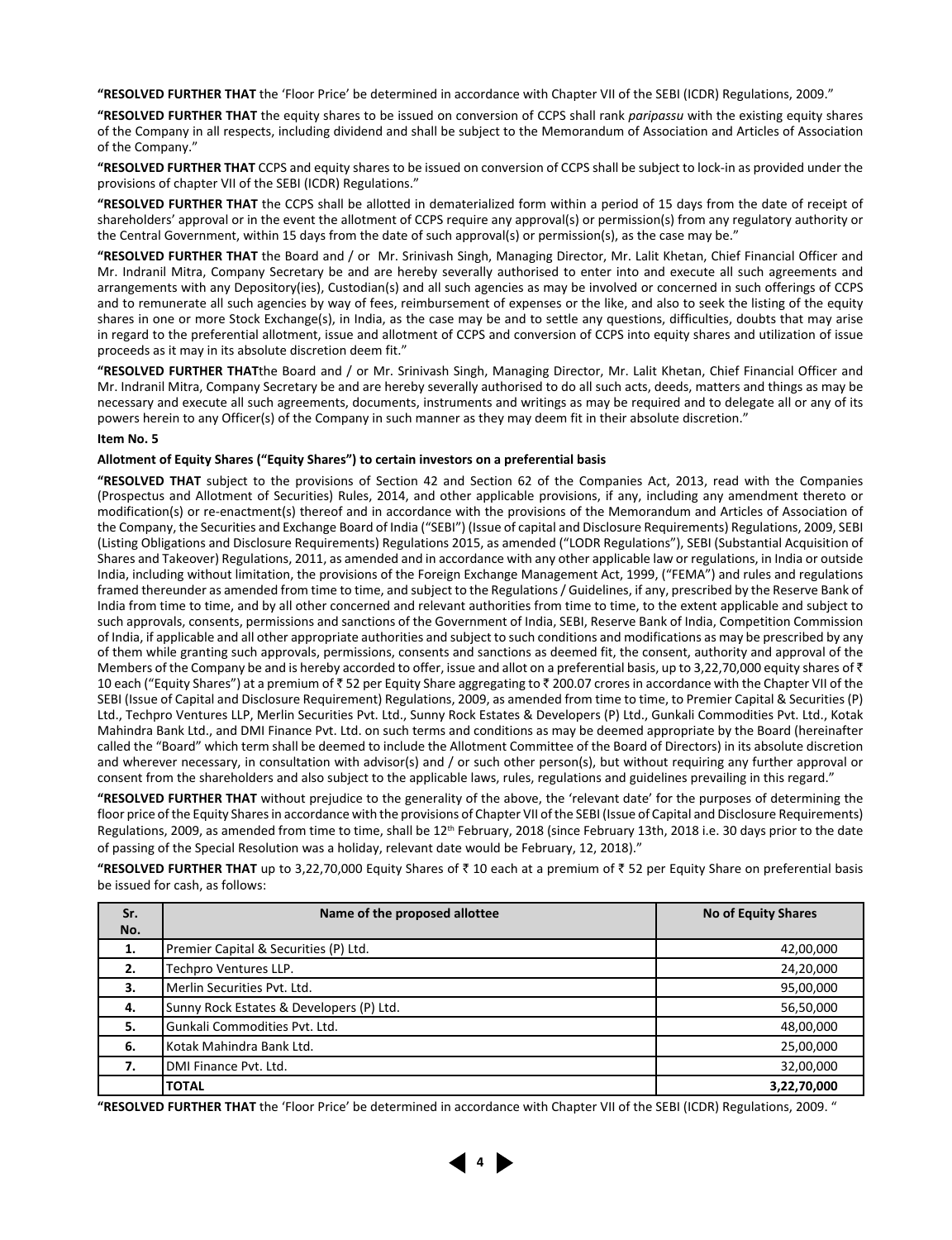**"RESOLVED FURTHER THAT** the Equity Shares to be issued and allotted in terms of this Resolution shall rank *paripassu* with the existing Equity Shares of the Company in all respects, including dividend and shall be subject to the Memorandum of Association and Articles of Association of the Company and shall be subject to lock-in as provided under the provisions of chapter VII of the SEBI (ICDR) Regulations."

**"RESOLVED FURTHER THAT** the Equity Shares shall be allotted in dematerialized form within a period of 15 days from the date of receipt of shareholders' approval or in the event the allotment of Equity Shares require any approval(s) or permission(s) from any regulatory authority or the Central Government, within 15 days from the date of such approval(s) or permission(s), as the case may be."

**"RESOLVED FURTHER THAT** the Board and / or Mr. Srinivash Singh, Managing Director, Mr. Lalit Khetan, Chief Financial Officer and Mr. Indranil Mitra, Company Secretary be and are hereby severally authorised to enter into and execute all such agreements and arrangements with any Depository(ies), Custodian(s) and all such agencies as may be involved or concerned in such offerings of Equity Shares and to remunerate all such agencies by way of fees, reimbursement of expenses or the like, and also to seek the listing of the equity shares in one or more Stock Exchange(s), in India, as the case may be and to settle any questions, difficulties, doubts that may arise in regard to the preferential allotment, issue and allotment of Equity Shares and utilization of issue proceeds as it may in its absolute discretion deem fit."

**"RESOLVED FURTHER THAT**the Board and / or Mr. Srinivash Singh, Managing Director, Mr. Lalit Khetan, Chief Financial Officer and Mr. Indranil Mitra, Company Secretary be and are hereby severally authorised to do all such acts, deeds, matters and things as may be necessary and execute all such agreements, documents, instruments and writings as may be required and to delegate all or any of its powers herein to any Officer(s) of the Company in such manner as they may deem fit in their absolute discretion."

#### **Item No. 6**

#### **Allotment of warrants to certain investors on a preferential basis:**

To consider and if thought fit, to pass with or without modification(s) the following Resolution as a Special Resolution:

"**RESOLVED THAT** subject to the provisions of Section 42,Section 62 and other applicable provisions of the Companies Act, 2013 (including any statutory modification(s) or re-enactment thereof for the time being in force), read with Rule 14 of the Companies (Prospectus and Allotment of Securities) Rules, 2014, the provisions of Chapter VII of the Securities and Exchange Board of India (Issue of Capital and Disclosure Requirements) Regulations, 2009, as amended from time to time ("**SEBI ICDR Regulations**"), Securities and Exchange Board of India(Listing Obligations and Disclosure Requirements) Regulations 2015, as amended ("**LODR Regulations**"), the Securities and Exchange Board of India (Substantial Acquisitions of Shares and Takeovers)Regulations, 2011, as amended ("**SEBI Takeover Regulations**"),the provisions of Foreign Exchange Management Act, 1999 and the rules and regulations framed thereunder ("**FEMA**"), and the provisions of all other applicable laws, rules and regulations, guidelines, circulars, notifications, if any, the enabling provisions of the Memorandum and Articles of Association of the Company and subject to the requisite approvals, permissions or consents, if any, of the Central Government, Reserve Bank of India, stock exchanges, SEBI and any other appropriate regulatory authorities under any other applicable laws, rules and regulations for the time being in force in this regard and further subject to such terms, conditions, stipulations and modifications as may be prescribed, imposed or suggested by any of the regulatory authorities while granting such approvals, permissions or consent as may be necessary, the consent and approval of the shareholders be and is hereby accorded to create, issue/offer and allot up to 40,00,000 warrants on a preferential basis ("Warrants") of ₹10 each at a premium of ₹ 52 per Warrant in accordance with Chapter VII of the SEBI (Issue of Capital and Disclosure Requirement) Regulations 2009, as amended from time to time to SLC Traders Company Pvt. Ltd. and Mrs. Urmila Kapadia entitling the holder of each Warrant, to apply for and obtain allotment of one equity share of face value of  $\bar{\tau}$  10 each fully paid up against such Warrant in one or more tranches through a private placement offer letter and/or memorandum and/or such other documents or writings in such a manner at such price and, on such other terms and conditions as may be determined by the Board in accordance with the SEBI ICDR Regulations or other applicable provisions of the law as may be prevailing at the time; provided that the minimum price of Warrant so issued shall not be less than the price arrived at in accordance with the Chapter VII of SEBI ICDR Regulations:

| <b>S.R. No.</b> | Name of Proposed Allottees    | <b>No. of Warrants</b> |
|-----------------|-------------------------------|------------------------|
| . .             | SLC Traders Company Pvt. Ltd. | 25,00,000              |
| <u></u>         | IMrs Urmila Kapadia           | 15,00,000              |

"**RESOLVED FURTHER THAT** without prejudice to the generality of the above, the issue of Warrants shall be subject to the following terms and conditions:

- i. In accordance with the provisions of Chapter VII of the SEBIICDR Regulations, the "Relevant Date" for the purpose of calculating the price for the issue of Equity Shares pursuant to the exercise of the Warrants is 12<sup>th</sup> February, 2018 (since February 13th, 2018 i.e. 30 days prior to the date of passing of the Special Resolution was a holiday, relevant date would be February, 12, 2018).
- ii. That the said Warrants shall be issued and allotted by the Company to the above-mentioned persons within a period of 15 days from the date of passing of this resolution provided that where the allotment of the said Warrants is pending on account of pendency of any approval for such allotment by any regulatory authority or the Central Government, the allotment shall be completed within a period of 15 days from the date of such approval;
- iii. The warrant holders shall have the right of subscribing for one Equity Share(s) of face value of  $\bar{\tau}$  10 each per Warrant in accordance with the SEBI ICDR Regulations including any amendments thereof, at any time, within 18 (eighteen) months from the date of allotment of warrants;
- iv. An amount equivalent to 25% of the Issue Price shall be payable at the time of subscription and allotment of each Warrant. The balance 75% of the Issue Price shall be payable by the Warrant holder upon exercise of the entitlement attached to Warrant(s) to

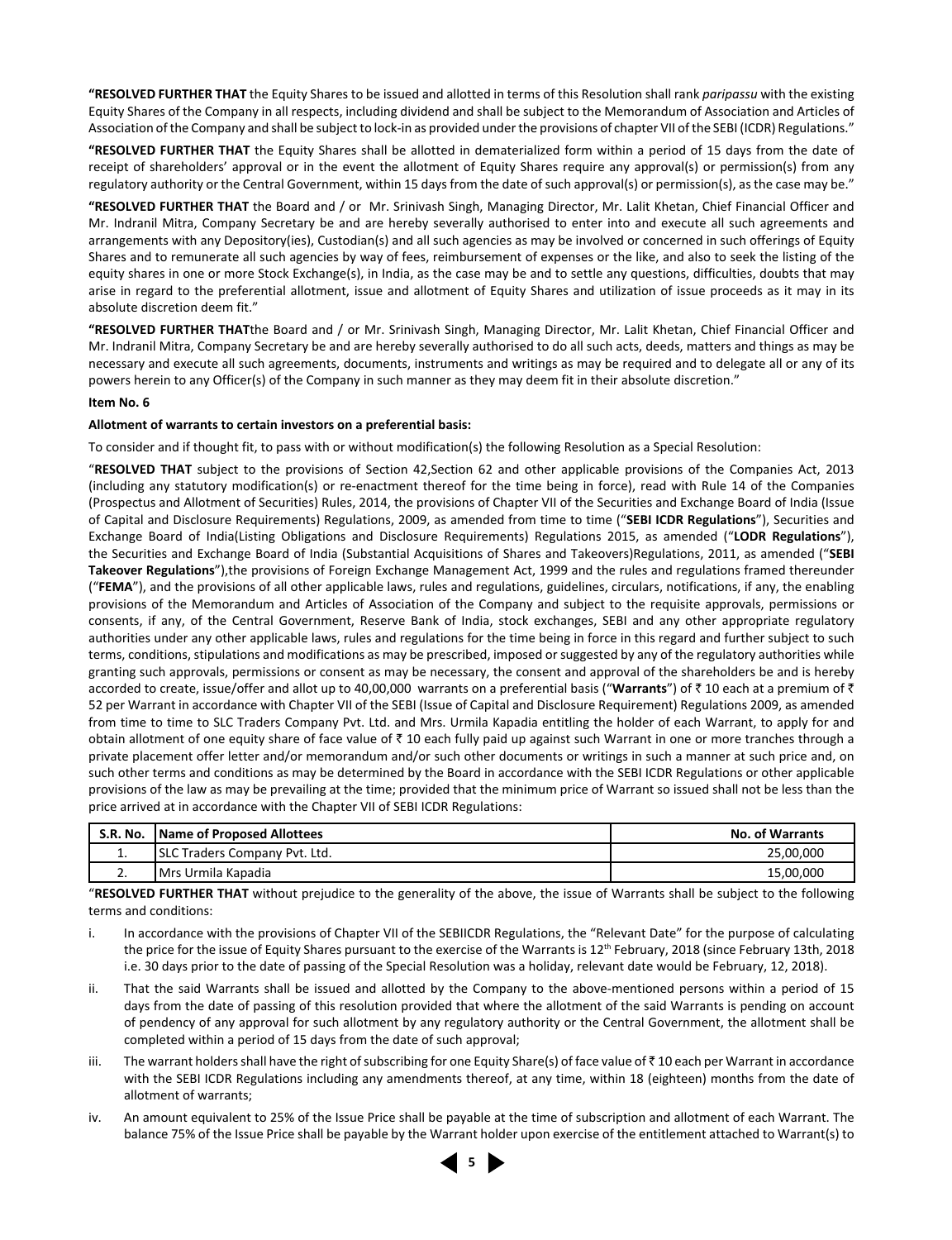subscribe for Equity Share(s). The amount paid against Warrants shall be adjusted / set off against the Issue Price of the resultant Equity Shares;

- v. If the entitlement against the Warrants to apply for the Equity Shares is not exercised within 18 (eighteen) months from the date of allotment of the Warrants, the entitlement of the Warrant holder to apply for Equity Shares of the Company along with the rights attached thereto shall expire and any amount paid on such Warrant shall stand forfeited by the Company;
- vi. The Equity Shares allotted pursuant to exercise of options attached to Warrants issued on preferential basis shall be locked-in for a period of 1(One) Year from the date of trading approval;
- vii. The Equity shares, if any, which are already held by the proposed Allottees are required to be under lock-in from the Relevant Date, for a period of 6 (six) months from the date of trading approval.
- viii. The Equity Shares to be so allotted on exercise of the Warrants shall be in dematerialised form and shall be subject to the provisions of the Memorandum and Articles of Association of the Company, and shall rank pari-passu in all respects including dividend, with the existing Equity Shares of the Company.

"**RESOLVED FURTHER THAT** the Board be and is hereby authorised to accept the terms, conditions and stipulations as may be made by the Regulatory Authorities while granting approval, if any, to the Company for the issue of securities as aforesaid."

"**RESOLVED FURTHER THAT** the securities to be issued and allotted to the proposed allottees shall be subject to lock-in, in accordance with the regulation 78 of Chapter VII of SEBI ICDR Regulations."

"**RESOLVED FURTHER THAT** the Company shall apply for listing and trading approval of the Stock Exchanges, for the Equity Shares to be allotted by the Company on conversion of Warrants, which are to be listed on the Stock Exchanges."

**"RESOLVED FURTHER THAT** the Board and / or Mr. Srinivash Singh, Managing Director, Mr. Lalit Khetan, Chief Financial Officer and Mr. Indranil Mitra, Company Secretary be and are hereby severally authorised to enter into and execute all such agreements and arrangements with any Depository(ies), Custodian(s) and all such agencies as may be involved or concerned in such offerings of Warrants and to remunerate all such agencies by way of fees, reimbursement of expenses or the like, and also to seek the listing of the equity shares in one or more Stock Exchange(s), in India, as the case may be and to settle any questions, difficulties, doubts that may arise in regard to the preferential allotment, issue and allotment of Warrants and conversion of Warrants into equity shares and utilization of issue proceeds as it may in its absolute discretion deem fit."

**"RESOLVED FURTHER THAT** the Board and / or Mr. Srinivash Singh, Managing Director, Mr. Lalit Khetan, Chief Financial Officer and Mr. Indranil Mitra, Company Secretary be and are hereby severally authorised to do all such acts, deeds, matters and things as may be necessary and execute all such agreements, documents, instruments and writings as may be required and to delegate all or any of its powers herein to any Officer(s) of the Company in such manner as they may deem fit in their absolute discretion."

#### **Item no. 7**

#### **Appointment of M/s. V Singhi & Associates, Chartered Accountants as Joint Statutory Auditors and to fix their remuneration**

To consider and if thought fit, to pass, with or without modification(s), the following resolution as an Ordinary Resolution:

**"RESOLVED THAT** pursuant to the provisions of Section 139, 142 and other applicable provisions, if any, of the Companies Act, 2013, and the Rules made thereunder, M/s. V Singhi & Associates, Chartered Accountants, Kolkata (Firm Registration No 311017E), be and are hereby appointed as Joint Statutory Auditors in addition to existing Statutory Auditors i.e. Deloitte Haskins & Sells LLP., of the Company to hold office until the conclusion of the next Annual General Meeting to be held in the calendar year 2018 on such remuneration and out-of-pocket expenses, as may be fixed by the Board of Directors of the Company in consultation with them."

#### **Notes:**

- 1. The Explanatory Statement pursuant to Section 102 of the Companies Act, 2013, setting out the material facts in respect of the Special Resolution is annexed hereto.
- 2. A MEMBER ENTITLED TO ATTEND AND VOTE AT THE MEETING IS ENTITLED TO APPOINT A PROXY TO ATTEND AND VOTE ON HIS/ HER BEHALF. SUCH PROXY NEED NOT BE A MEMBER OF THE COMPANY. A person can act as proxy on behalf of Members not exceeding 50 and holding in the aggregate not more than 10% of the total share capital of the Company carrying voting rights. A Member holding more than 10% of the total share capital of the Company carrying voting rights may appoint a single person as proxy and such person shall not act as proxy for any other person or shareholder.
- 3. The instrument of Proxy, in order to be effective, should be duly completed and deposited at the Registered Office of the Company not less than 48 hours before the commencement of the EGM. A Proxy Form is annexed to this Notice. Proxies submitted on behalf of limited companies, societies, etc. must be supported by appropriate resolution or authority as applicable.
- 4. Members / Proxy holder / Authorised Representative are requested to bring duly filled Attendance Slip enclosed herewith along with their copy of the Notice to attend the Meeting.
- 5. In case of joint holders attending the Meeting, the first holder as per the Register of Members of the Company will be entitled to vote.
- 6. Electronic copy of the Notice is being sent to all the Members whose email addresses are registered with the Company/depository participant(s) for communication purposes unless any Member has requested for a hard copy of the same. For Members who have not registered their email address, physical copy of the Notice is being sent in the permitted mode. Members may note that this Notice will also be available on the Company's website i.e. www.mcnallybharat.com.

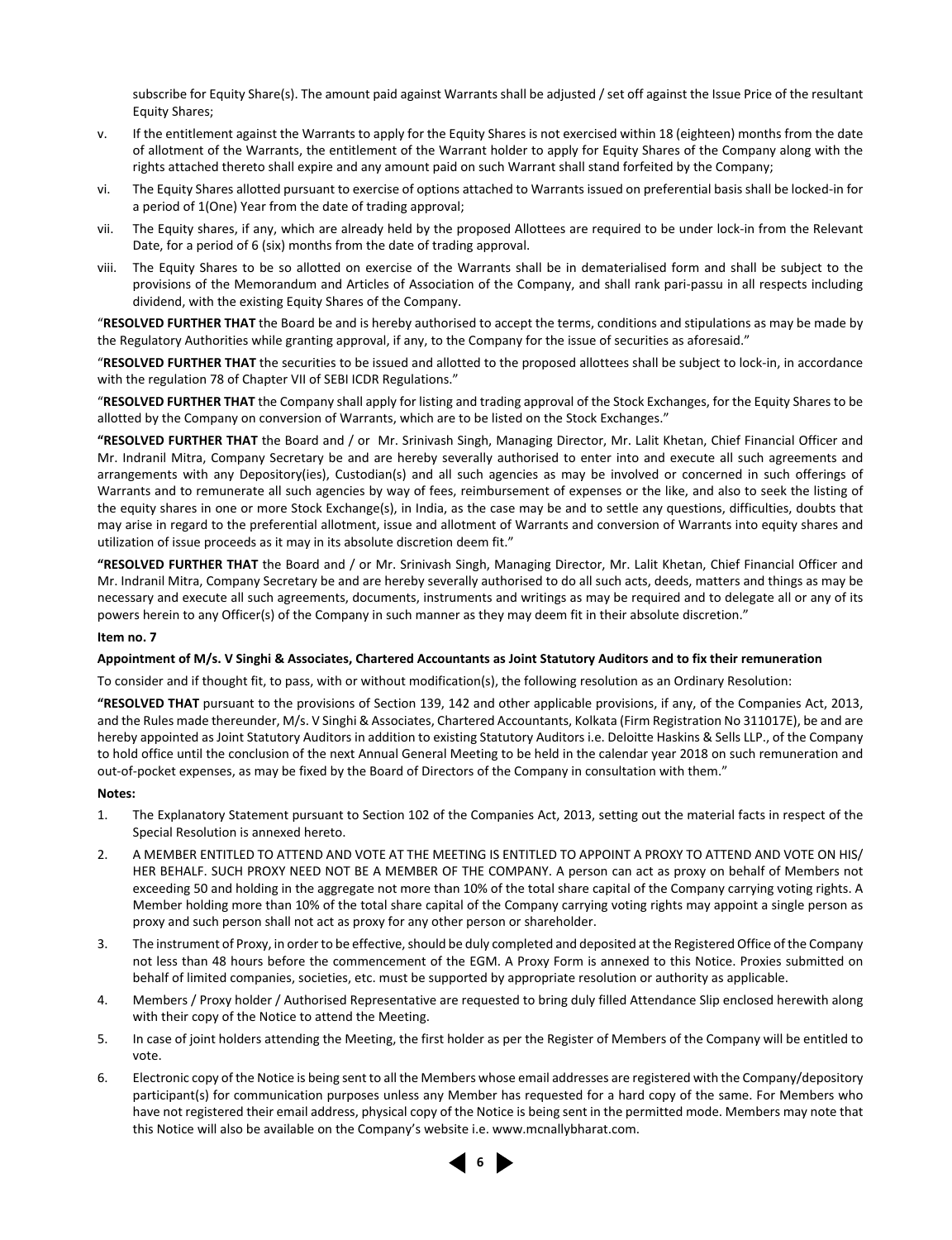- 7. The route map showing directions to reach the venue of the EGM is annexed and forms part of the Notice.
- 8. All documents referred to in this Notice and Explanatory Statement setting out material facts shall be made available for inspection during the extra ordinary general meeting.
- 9. The Notice is being sent to all Members whose names appear in the Registrar of Members / List of Beneficial Owners as received from the Depositories as on February 09, 2018.
- 10. Process and Manner for voting through electronic means:
	- a. In compliance with Section 108 of the Companies Act, 2013, and the rules framed thereunder, as amended from time to time and Regulation 44 of the SEBI (Listing Obligations and Disclosure Requirements) Regulations, 2015 and the Secretarial Standard on General Meetings ("SS2") issued by The Institute of Company Secretaries of India, the Members are provided with the facility to cast their votes electronically, through the e-voting services provided by the CDSL on the resolutions set forth in this Notice. The Members may cast their votes using an electronic voting system from a place other than the venue of the EGM (remote e-voting). The instructions for e-voting are given herein below. The Resolutions passed by the Members through e-voting are deemed to have been passed as if they have been passed at the EGM.
	- b. The facility for voting, either through electronic voting system or ballot paper shall be made available at the EGM and the Members attending the meeting who have not cast their vote by remote e-voting shall be able to exercise their right to vote at the EGM.
	- c. The facility for voting, either through electronic voting system or ballot paper shall be made available at the EGM and the Members attending the meeting who have not cast their vote by remote e-voting shall be able to exercise their right to vote at the EGM.
- 11. Mr. A. K. Labh, Practising Company Secretary has been appointed as the Scrutinizer of the voting process of this Meeting.

#### **The instructions for shareholders voting electronically are as under:**

- (i) The voting period begins on Monday, March 12, 2018, at 10:00 a.m. and ends on Wednesday, March 14, 2018, at 5:00 p.m. During this period shareholders' of the Company, holding shares either in physical form or in dematerialized form, as on the cut-off date (record date) of Thursday, March 08, 2018, may cast their vote electronically. The e-voting module shall be disabled by CDSL for voting thereafter.
- (ii) Shareholders who have already voted prior to the meeting date would not be entitled to vote at the meeting venue.
- (iii) The shareholders should log on to the e-voting website www.evotingindia.com.
- (iv) Click on Shareholders.
- (v) Now Enter your User ID
- a. For CDSL: 16 digits beneficiary ID,
- b. For NSDL: 8 Character DP ID followed by 8 Digits Client ID,
- c. Members holding shares in Physical Form should enter Folio Number registered with the Company.
- (vi) Next enter the Image Verification as displayed and Click on Login.

 If you are holding shares in demat form and had logged on to www.evotingindia.com and voted on an earlier voting of any company, then your existing password is to be used.

(vii) If you are a first time user follow the steps given below:

|                                                              | For Members holding shares in Demat Form and Physical Form                                                                                                                                                                                                                                                                                                                                                                                                                                                                                                                                                                                 |
|--------------------------------------------------------------|--------------------------------------------------------------------------------------------------------------------------------------------------------------------------------------------------------------------------------------------------------------------------------------------------------------------------------------------------------------------------------------------------------------------------------------------------------------------------------------------------------------------------------------------------------------------------------------------------------------------------------------------|
| <b>PAN</b>                                                   | Enter your 10 digit alpha-numeric PAN issued by Income Tax Department (Applicable for both demat shareholders)<br>as well as physical shareholders)<br>Members who have not updated their PAN with the Company/Depository Participant are requested to<br>use the first two letters of their name and the 8 digits of the sequence number in the PAN field.<br>In case the sequence number is less than 8 digits enter the applicable number of 0's before the number<br>after the first two characters of the name in CAPITAL letters. Eg. If your name is Ramesh Kumar with<br>sequence number 1 then enter RA00000001 in the PAN field. |
| Dividend Bank<br>Details<br><b>OR</b> Date of Birth<br>(DOB) | Enter the Dividend Bank Details or Date of Birth (in dd/mm/yyyy format) as recorded in your demat account or<br>in the company records in order to login.<br>If both the details are not recorded with the depository or company please enter the member id / folio<br>number in the Dividend Bank details field as mentioned in instruction (iv).                                                                                                                                                                                                                                                                                         |

(viii) After entering these details appropriately, click on "SUBMIT" tab.

 (ix) Members holding shares in physical form will then directly reach the Company selection screen. However, members holding shares in demat form will now reach 'Password Creation' menu wherein they are required to mandatorily enter their login password in the new password field. Kindly note that this password is to be also used by the demat holders for voting for resolutions of any other company on which they are eligible to vote, provided that company opts for e-voting through CDSL platform. It is strongly recommended not to share your password with any other person and take utmost care to keep your password confidential.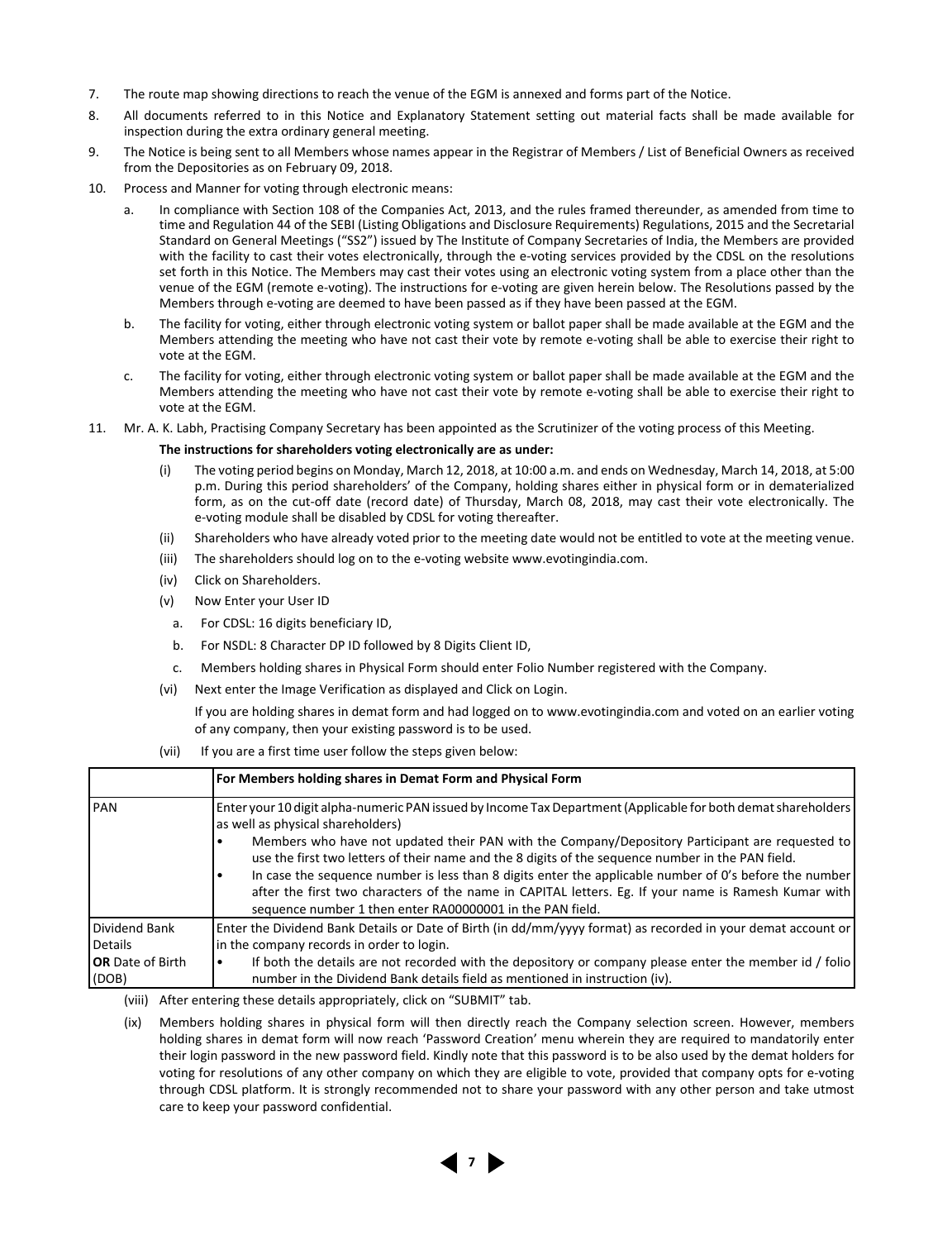- (x) For Members holding shares in physical form, the details can be used only for e-voting on the resolutions contained in this Notice.
- (xi) Click on the EVSN for the relevant <McNally Bharat Engineering Company Limited> on which you choose to vote.
- (xii) On the voting page, you will see "RESOLUTION DESCRIPTION" and against the same the option "YES/NO" for voting. Select the option YES or NO as desired. The option YES implies that you assent to the Resolution and option NO implies that you dissent to the Resolution.
- (xiii) Click on the "RESOLUTIONS FILE LINK" if you wish to view the entire Resolution details.
- (xiv) After selecting the resolution you have decided to vote on, click on "SUBMIT". A confirmation box will be displayed. If you wish to confirm your vote, click on "OK", else to change your vote, click on "CANCEL" and accordingly modify your vote.
- (xv) Once you "CONFIRM" your vote on the resolution, you will not be allowed to modify your vote.
- (xvi) You can also take a print of the votes cast by clicking on "Click here to print" option on the Voting page.
- (xvii) If a demat account holder has forgotten the login password then Enter the User ID and the image verification code and click on Forgot Password & enter the details as prompted by the system.
- (xviii) **Shareholders can also cast their vote using CDSL's mobile app m-Voting available for android based mobiles. The m-Voting app can be downloaded from Google Play Store. Apple and Windows phone users can download the app from**  the App Store and the Windows Phone Store respectively on or after 30<sup>th</sup> June 2016. Please follow the instructions as **prompted by the mobile app while voting on your mobile.**

#### (xix) **Note for Non – Individual Shareholders and Custodians**

 Non-Individual shareholders (i.e. other than Individuals, HUF, NRI etc.) and Custodian are required to log on to www. evotingindia.com and register themselves as Corporates.

 A scanned copy of the Registration Form bearing the stamp and sign of the entity should be emailed to helpdesk.evoting@ cdslindia.com.

 After receiving the login details a Compliance User should be created using the admin login and password. The Compliance User would be able to link the account(s) for which they wish to vote on.

 The list of accounts linked in the login should be mailed to helpdesk.evoting@cdslindia.com and on approval of the accounts they would be able to cast their vote.

 A scanned copy of the Board Resolution and Power of Attorney (POA) which they have issued in favour of the Custodian, if any, should be uploaded in PDF format in the system for the scrutinizer to verify the same.

 In case you have any queries or issues regarding e-voting, you may refer the Frequently Asked Questions ("FAQs") and e-voting manual available at www.evotingindia.com, under help section or write an email to helpdesk.evoting@cdslindia.com.

By Order of the Board **For McNally Bharat Engineering Company Limited**<br> **Place: Kolkata Indranil Mitra** Date: February 13, 2018 **Company Secretary**

**Registered Office:** 4 Mangoe Lane, Kolkata- 700 001 West Bengal, India.

**8**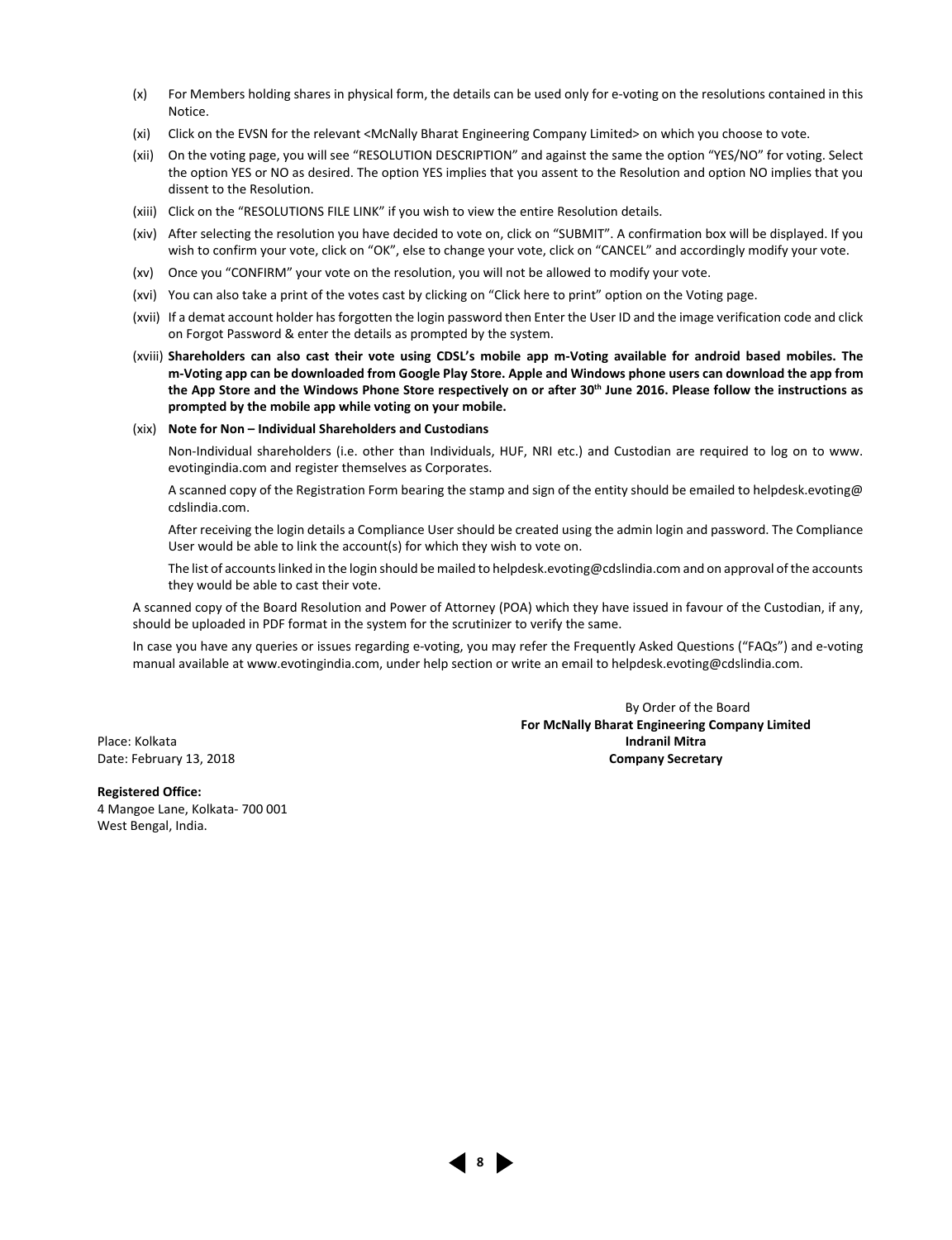## **EXPLANATORY STATEMENT**

#### **Explanatory Statement pursuant to Section 102 (1) of the Companies Act, 2013 ("Companies Act") to the accompanying Notice dated February 13, 2018.**

#### **Items 1 and 2**

The present Authorized Share Capital of the Company is  $\bar{\tau}$  370,00,00,000 (Rupees Three Hundred and Seventy Crores Only) divided into 16,50,00,000 (Sixteen Crores and Fifty Lakhs) equity shares of  $\bar{\tau}$  10 (Rupees Ten only) each, 1,20,00,000 (One Crore and Twenty Lakhs) Non-Convertible Redeemable Preference Shares of ₹ 100 (Rupees One Hundred only) each and 8,50,00,000 (Eight Crores and Fifty Lakhs) Convertible Preference Shares of  $\bar{z}$  10 (Rupees Ten only) each. For the purposes of capital raising, it is now proposed to increase the Authorized Share Capital to ₹ 500,00,00,000 (Rupees Five Hundred crores only) divided into 24,00,00,000 (Twenty Four crores) equity shares of ` 10/- (Rupees Ten only) each, 1,20,00,000 (One crore Twenty Lakhs) Non - Convertible Redeemable Preference Shares of  $\bar{\tau}$  100/- (Rupees One Hundred only) each and 14,00,00,000 (Fourteen crores) Convertible Preference Shares of  $\bar{\tau}$ 10/- (Rupees Ten only) each by creation of additional 7,50,00,000 (Seven crores and Fifty lakhs only) equity shares of ₹ 10/- (Rupees Ten only) each and creation of additional 5,50,00,000 (Five crores and Fifty lakhs) Convertible Preference Shares of ₹10/- (Rupees Ten only) each. The increase in the Authorized Share Capital is done in accordance with sections 14 and 61 of the Companies Act, 2013.

The alteration of the Authorized Share Capital clause of Memorandum of Association of the Company is purely consequential to this increase of the Authorized Share Capital of the Company. The altered Memorandum of Association shall be available for inspection during the meeting.

None of the Directors and Key Managerial Personnel including their relatives are in any way concerned or interested in the proposed Resolution.

The Board recommends passing of the Resolutions set out in the accompanying notice, as ordinary resolutions.

#### **Item 3**

The Company needs funds to augment its working capital requirements, for reduction of debt and for general corporate purposes. It is proposed to raise further capital by way of a preferential issue of CCPS as per Chapter VII of the Securities and Exchange Board of India (Issue of Capital and Disclosure Requirements)Regulations, 2009 ("SEBI ICDR Regulations") and Section 42, Section 55, Section 62 and other applicable provisions of the Companies Act,2013, each as amended. Accordingly, the consent of the shareholders is being sought, pursuant to the provisions of Section 62 and other applicable provisions of the Companies Act, 2013, Regulation 74(1) of Chapter VII of Securities and Exchange Board of India (Issue of Capital and Disclosure Requirements) Regulations, 2009, each as amended, and in terms of the provisions of the LODR Regulations, and such other approvals as may be necessary, to issue and allot the CCPS as stated in the Special Resolution.

The Board of Directors of the Company, in their meeting held on February 13, 2018, approved preferential allotment of CCPS to Aditya Birla Finance Limited, ECAP Equities Limited, Edelweiss Credit Opportunities Fund and IL & FS Financial Services Ltd. (IFSL) as follows:

| Sr. | No of CCPS to be allotted<br>Name of the proposed allottee |             |  |
|-----|------------------------------------------------------------|-------------|--|
| No. |                                                            |             |  |
| 1.  | Aditya Birla Finance Limited                               | 1,12,90,000 |  |
| 2.  | ECAP Equities Limited                                      | 82,00,000   |  |
| 3.  | Edelweiss Credit Opportunities Fund                        | 82,00,000   |  |
| 4.  | IL&FS Financial Services Ltd. (IFSL)                       | 1,61,29,000 |  |
|     | <b>TOTAL</b>                                               | 4,38,19,000 |  |

CCPS shall carry 1% dividend. Each CCPS of  $\bar{\tau}$  10 each issued at a premium of  $\bar{\tau}$  52 each shall be compulsorily convertible into one equity share of  $\bar{z}$  10 each at a premium of  $\bar{z}$  52 per equity share at any time within 18 months of the date of allotment of CCPS. The equity shares to be issued upon conversion of CCPS shall be listed on BSE and NSE.

The preferential allotment of CCPS is subject to the approval of the members of the Company and other statutory approvals, if any and approval by all other concerned and relevant authorities from time to time, to the extent applicable and subject to such approvals, consents, permissions and sanctions of the Government of India, SEBI, Reserve Bank of India, Competition Commission of India, if applicable. Since the Company is a listed company, the proposed issue is in terms of the provisions of the Companies Act, 2013 ("Act"), SEBI (ICDR) Regulations, 2009 ("SEBI ICDR Regulations"), the Securities and Exchange Board of India (Substantial Acquisition of Shares and Takeovers) Regulations, 1997 and other applicable regulations.

Details of the preferential allotment and other particulars in terms of Regulation 73 of SEBI (ICDR) Regulations, 2009 in relation to the aforementioned Special Resolution are given as under:

#### **1. Objects of the Issue, instrument and number:**

 The Company needs funds to augment its working capital requirements, for reduction of debt and for general corporate purposes. The Company proposes to issue compulsorily convertible preference shares ("CCPS") as follows:

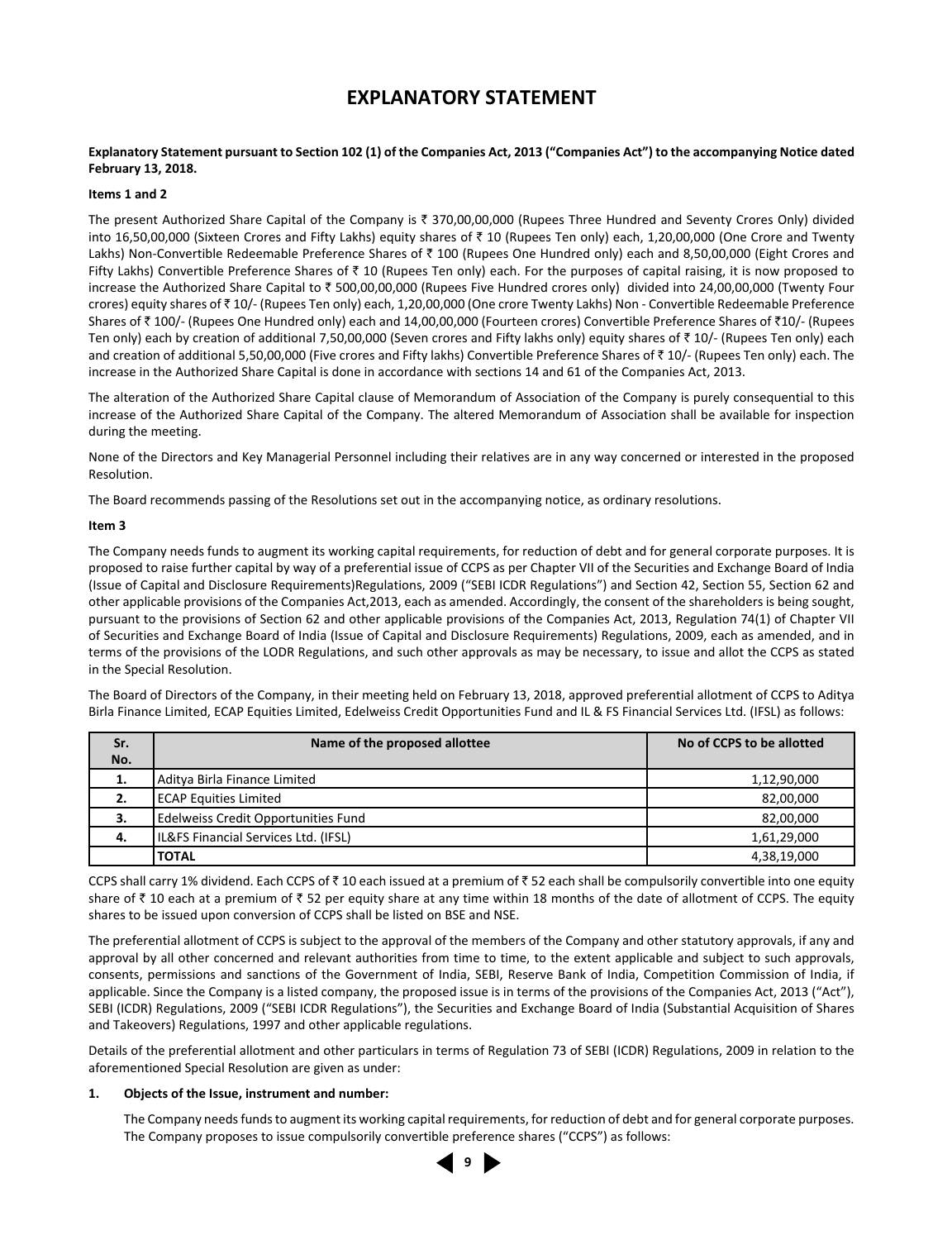| Sr.<br>No. | Name of the proposed allottee                       | No of CCPS to be allotted |  |
|------------|-----------------------------------------------------|---------------------------|--|
| 1.         | Aditya Birla Finance Limited                        | 1,12,90,000               |  |
| 2.         | ECAP Equities Limited                               | 82,00,000                 |  |
| з.         | Edelweiss Credit Opportunities Fund<br>82.00.000    |                           |  |
| 4.         | IL&FS Financial Services Ltd. (IFSL)<br>1,61,29,000 |                           |  |
|            | <b>TOTAL</b>                                        | 4,38,19,000               |  |

#### **2. Issue Price and Relevant Date:**

Each CCPS of  $\bar{\tau}$  10 each is issued at a premium of  $\bar{\tau}$  52 each and shall be compulsorily convertible into one equity share of  $\bar{\tau}$ 10 each at a premium of  $\bar{\tau}$  52 per equity share at any time within 18 months of the date of allotment of CCPS. The Company is listed on both BSE Limited and National Stock Exchange of India Limited. For the purpose of computation of the price of CCPS, the stock exchange which has higher trading volume of the Equity Shares of the Company during the preceding twenty six weeks prior to the relevant date has been considered.

In terms of SEBI (ICDR) Regulations, 2009, the price per CCPS is determined as follows:

Higher of:

- a. The average of the weekly high and low of the volume weighted average price of the equity shares of the Company quoted on the recognised stock exchange during the twenty six weeks preceding the relevant date; or
- b. The average of the weekly high and low of the volume weighted average prices of the equity shares of the Company quoted on a recognised stock exchange during the two weeks preceding the relevant date.

Accordingly, the issue price per CCPS is fixed at  $\bar{z}$  62 which is higher than the prices as computed under (a) and (b) above.

 For this purpose, "relevant date" means the date thirty days prior to the date of passing of the proposed Resolution. Accordingly, the relevant date for the preferential allotment is 12<sup>th</sup> February, 2018 (since February 13th, 2018 i.e. 30 days prior to the date of passing of the Special Resolution was a holiday, relevant date would be February, 12, 2018) (in terms of Regulation 71 of the SEBI (ICDR) Regulations).

#### **3. Undertakings of the Company:**

 Since the Equity Shares of the Company have been listed on the recognised Stock Exchange for a period of more than 26 weeks prior to the relevant date, the Company is not required to re-compute the price per equity share.

#### **4. Intention of promoters / directors / key management persons to subscribe:**

 None of the Promoter/ directors/key managerial personnel of the Company would be subscribing to the preferential issue of CCPS proposed to be issued by the Company.

#### **5. The identity of the natural persons who are the ultimate beneficial owners and change of control, if any:**

 Identity of the natural persons who are the ultimate beneficial owners of the CCPS proposed to be allotted and / or who ultimately control the proposed allottees, the percentage of post preferential issue capital that may be held by them and change in control, if any, in the issuer consequent to the preferential issue:

| Sr.<br>No. | Name of the proposed allottee        | Category |                               | The percentage of post<br>preferential issue capital held | Ultimate beneficial owners of the<br>proposed allottees                                                                                                                       |
|------------|--------------------------------------|----------|-------------------------------|-----------------------------------------------------------|-------------------------------------------------------------------------------------------------------------------------------------------------------------------------------|
|            |                                      |          | <b>Pre-CCPS</b><br>Conversion | <b>Post-CCPS</b><br>Conversion*                           |                                                                                                                                                                               |
| 1.         | Aditya Birla Finance Limited         | Public   | 0.00                          | 7.55                                                      | Aditya Birla Capital Limited                                                                                                                                                  |
| 2.         | <b>ECAP Equities Limited</b>         | Public   | 0.00                          | 5.49                                                      | Edelweiss Financial Services Ltd.                                                                                                                                             |
| 3.         | Edelweiss Credit Opportunities Fund  | Public   | 0.00                          | 5.49                                                      | <b>Edelweiss Trusteeship Services</b><br>Limited. This is a Trust and the same<br>is controlled / governed by a listed<br>Company namely Edelweiss Financial<br>Services Ltd. |
| 4.         | IL&FS Financial Services Ltd. (IFSL) | Public   | 0.00                          | 10.79                                                     | Infrastructure Leasing & Financial<br>services Ltd. (IL & FS)                                                                                                                 |

\* Calculated assuming allotment of Equity Shares as per Resolution 5 of this Notice.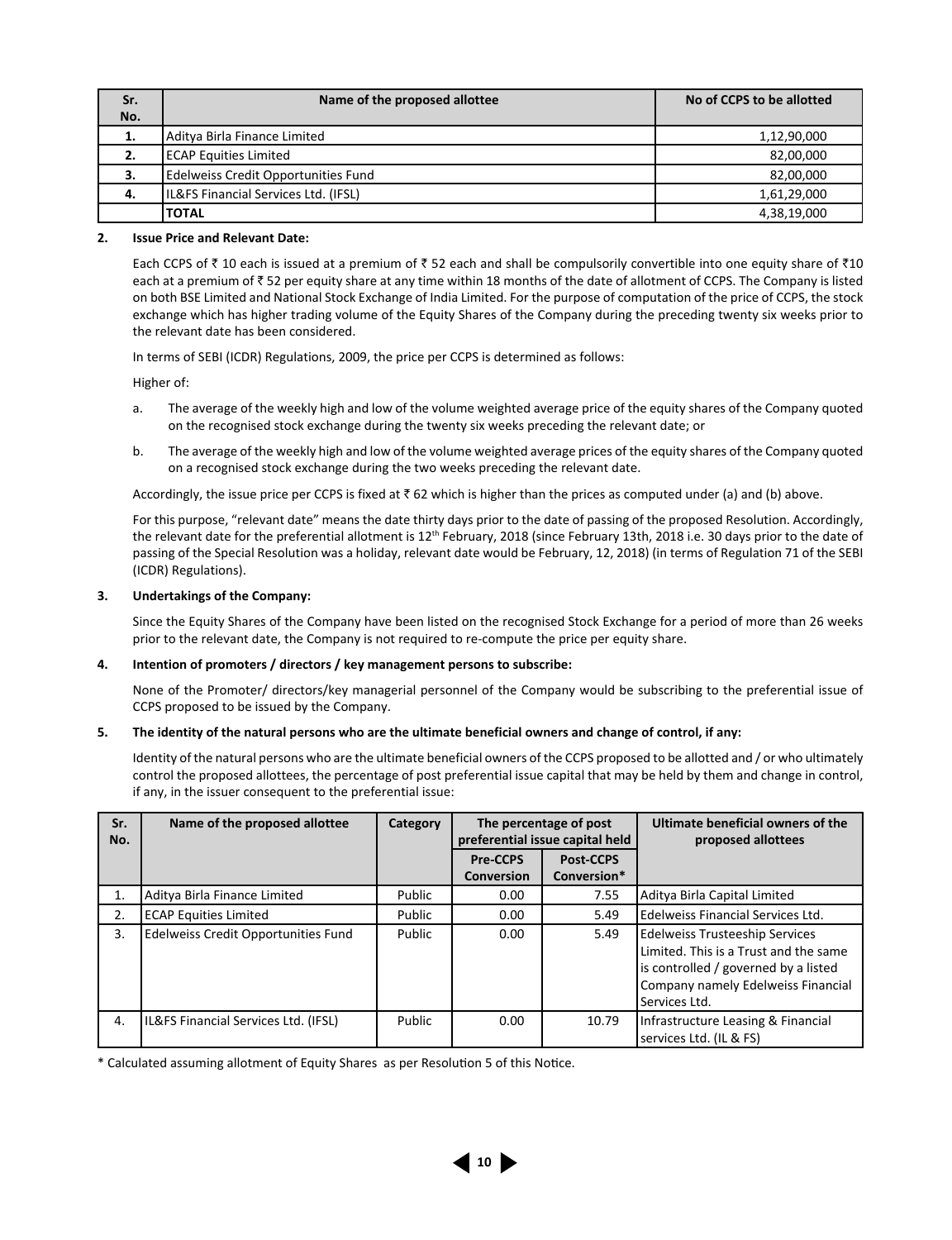#### **6. Pre-issue & Post-issue Shareholding Pattern of the Company is given below:**

| <b>Category of shareholder</b>                                                                   | Pre-issue as on February 09,<br>2018 |                                            | Post issue of Equity Shares and<br>before conversion of CCPS and<br>Warrants proposed to be issued |                                            | Post-issue of Equity Shares and<br>assuming conversion of all CCPS and<br>Warrants proposed to be issued* |                                            |
|--------------------------------------------------------------------------------------------------|--------------------------------------|--------------------------------------------|----------------------------------------------------------------------------------------------------|--------------------------------------------|-----------------------------------------------------------------------------------------------------------|--------------------------------------------|
|                                                                                                  | <b>Total number</b><br>of shares     | Percentage of<br>total number of<br>shares | <b>Total number</b><br>of shares                                                                   | Percentage of<br>total number of<br>shares | <b>Total number of</b><br>shares                                                                          | Percentage of<br>total number of<br>shares |
| Shareholding of<br><b>Promoter and Promoter</b><br>Group                                         |                                      |                                            |                                                                                                    |                                            |                                                                                                           |                                            |
| Indian promoters                                                                                 | 38645142                             | 67.33                                      | 38645142                                                                                           | 43.10                                      | 50645142                                                                                                  | 33.88                                      |
| <b>Foreign Promoters</b>                                                                         | $\Omega$                             | 0.00                                       | 0                                                                                                  | 0.00                                       | 0                                                                                                         | 0.00                                       |
| <b>Total Indian Promoter</b><br>and Foreign Promoter                                             | 38645142                             | 67.33                                      | 38645142                                                                                           | 43.10                                      | 50645142                                                                                                  | 33.88                                      |
| <b>Public shareholding</b>                                                                       | 18748676                             | 32.67                                      | 51018676                                                                                           | 56.90                                      | 98837676                                                                                                  | 66.12                                      |
| Institutions                                                                                     | 157282                               | 0.28                                       | 5857282                                                                                            | 6.53                                       | 41476282                                                                                                  | 27.75                                      |
| Non-institutions                                                                                 | 18591394                             | 32.39                                      | 45161394                                                                                           | 50.37                                      | 57361394                                                                                                  | 38.37                                      |
| <b>Total Public</b><br>Shareholding                                                              | 18748676                             | 32.67                                      | 51018676                                                                                           | 56.90                                      | 98837676                                                                                                  | 66.12                                      |
| Shares held by custodians<br>and against which<br><b>Depository Receipts</b><br>have been issued | $\Omega$                             | 0                                          | 0                                                                                                  | $\mathbf 0$                                | $\Omega$                                                                                                  | $\Omega$                                   |
| Promoter and Promoter<br>group                                                                   | $\Omega$                             | $\Omega$                                   | 0                                                                                                  | 0                                          | $\Omega$                                                                                                  | $\Omega$                                   |
| Public                                                                                           | $\Omega$                             | $\Omega$                                   | $\Omega$                                                                                           | $\Omega$                                   | $\Omega$                                                                                                  | $\Omega$                                   |
| <b>Total</b>                                                                                     | 57393818                             | 100                                        | 89663818                                                                                           | 100                                        | 149482818                                                                                                 | 100                                        |

\* Does not include the conversion of outstanding 8,32,87,939 CCPS allotted in March, 30, 2017.

### **7. Proposed time of Allotment:**

 The CCPS shall be allotted within a period of 15 days from the date of receipt of shareholders' approval, or in the event of the allotment of CCPS requiring approvals or permissions from any regulatory authority or the Central Government, within 15 days from the date of such approvals or permission, as the case may be.

The CCPS shall be convertible into equity shares of the Company within 18 months of the date of allotment of CCPS.

#### **8. Lock-in:**

 The CCPS and equity shares resulting from conversion of CCPS shall be locked-in in accordance with Regulation 78 of Chapter VII of SEBI (ICDR) Regulations.

### **9. Terms of issue:**

Terms of issue of CCPS shall be as follows:

| repayment of capital vis-a-vis equity shares                                                                                                     | The priority with respect to payment of dividend or CCPS shall have priority with respect to payment of dividend or repayment of<br>capital over equity shares                                                                                                                     |
|--------------------------------------------------------------------------------------------------------------------------------------------------|------------------------------------------------------------------------------------------------------------------------------------------------------------------------------------------------------------------------------------------------------------------------------------|
| The participation in surplus fund                                                                                                                | Non-participatory                                                                                                                                                                                                                                                                  |
| The participation in surplus assets and profits, on Non-participatory<br>winding-up which may remain after the entire capital<br>has been repaid |                                                                                                                                                                                                                                                                                    |
| The payment of dividend on cumulative or non-INon-cumulative<br>cumulative basis                                                                 |                                                                                                                                                                                                                                                                                    |
| <b>I</b> shares                                                                                                                                  | The conversion of preference shares into equity Each CCPS of ₹10 each issued at a premium of ₹52 each shall be compulsorily<br>convertible into 1 equity share of ₹ 10 each at a premium of ₹ 52 per equity<br>share at any time within 18 months of the date of allotment of CCPS |
| The voting rights                                                                                                                                | In accordance with provisions of Companies Act, 2013                                                                                                                                                                                                                               |
| The redemption of preference shares                                                                                                              | Redemption by way of conversion into equity shares                                                                                                                                                                                                                                 |
| Dividend                                                                                                                                         | 1%                                                                                                                                                                                                                                                                                 |

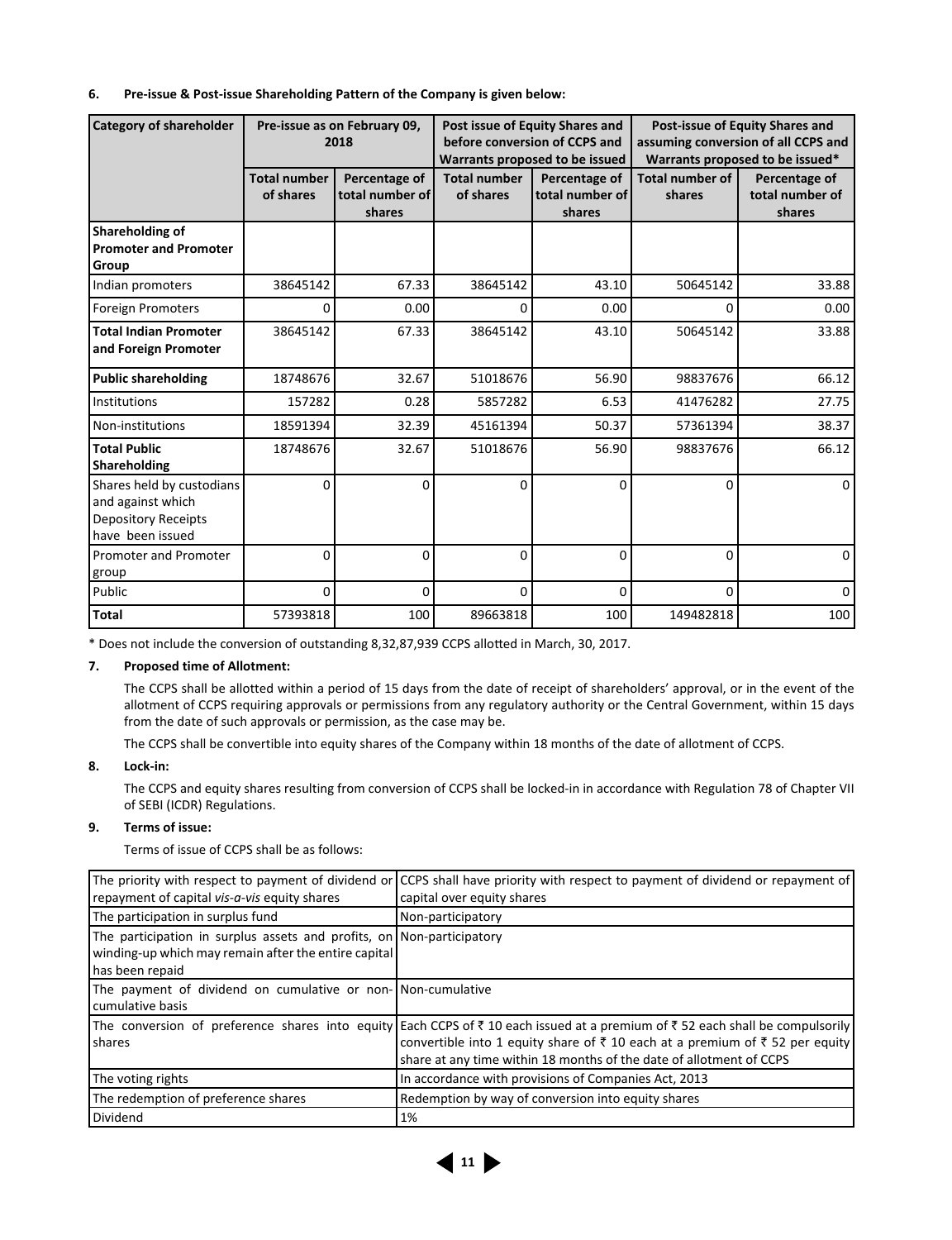#### **10. Auditor's Certificate:**

 The Statutory Auditor's certificate, as required under Regulation 73(2) of the SEBI (ICDR) Regulations will be made available for inspection during the extra ordinary general meeting.

 It is proposed to obtain consent of the Members, pursuant to the provisions of Section 42, 55 and 62 and other applicable provisions of the Companies Act, 2013, and SEBI (ICDR) Regulations, 2009, and in terms of the provisions of the SEBI LODR Regulations, to issue and allot CCPS on a preferential basis as stated in the Special Resolution set out in the accompanying Notice.

 None of the Directors and Key Managerial Personnel including their relatives are in any way concerned or interested in the proposed Resolution.

The Board recommends passing of the Resolution set out in the accompanying Notice, as a Special Resolution.

#### **Item No 4**

From time to time, Williamson Magor & Co Limited, Williamson Financial Services Limited and Babcock Borsig Limited, promoters and promoter group companies, of the Company had advanced unsecured loans to the Company. With a view to partly convert the outstanding unsecured loans provided by them, the Company proposes issue of compulsorily convertible preference shares ("CCPS") as follows:

| Sr.<br>No. | Name of allottee                              | Amount of outstanding unsecured<br>loan against which CCPS to be issued<br>(in $\bar{\tau}$ crores) | Number of CCPS to be issued |  |
|------------|-----------------------------------------------|-----------------------------------------------------------------------------------------------------|-----------------------------|--|
|            | <b>Williamson Magor &amp; Company Limited</b> | 24.80                                                                                               | 40,00,000                   |  |
|            | Williamson Financial Services Limited         | 24.80                                                                                               | 40,00,000                   |  |
|            | <b>Babcock Borsig Limited</b>                 | 24.80                                                                                               | 40,00,000                   |  |
|            | <b>TOTAL</b>                                  | 74.40                                                                                               | 1.20.00.000                 |  |

As on date, Williamson Magor & Co Limited, Williamson Financial Services Limited and Babcock Borsig Limited hold 21.72%, 2.70% and 2.27%, respectively of the equity Share Capital of the Company.

The Board of Directors of the Company, in their meeting held on February 13, 2018, approved preferential allotment of CCPS to Williamson Magor & Co Limited, Williamson Financial Services Limited and Babcock Borsig Limited.

CCPS shall carry 1% dividend. Each CCPS of  $\bar{\tau}$  10 each issued at a premium of  $\bar{\tau}$  52 each shall be compulsorily convertible into one equity share of  $\bar{\tau}$  10 each at a premium of  $\bar{\tau}$  52 per equity share at any time within 18 months of the date of allotment of CCPS. The equity shares to be issued upon conversion of CCPS shall be listed on BSE Limited and National Stock Exchange of India Limited.

The preferential allotment of CCPS is subject to the approval of the members of the Company and other statutory approvals, if any and approval by all other concerned and relevant authorities from time to time, to the extent applicable and subject to such approvals, consents, permissions and sanctions of the Government of India, SEBI, Reserve Bank of India, Competition Commission of India, if applicable. Since the Company is a listed company, the proposed issue is in terms of the provisions of the Companies Act, 2013 ("Act"), SEBI (ICDR) Regulations, 2009 ("SEBI ICDR Regulations"), the Securities and Exchange Board of India (Substantial Acquisition of Shares and Takeovers) Regulations, 1997 and other applicable regulations.

Details of the preferential allotment and other particulars in terms of Regulation 73 of SEBI (ICDR) Regulations, 2009 in relation to the aforementioned Special Resolution are given as under:

#### **1. Objects of the Issue, instrument and number:**

 From time to time, Williamson Magor & Co Limited, Williamson Financial Services Limited and Babcock Borsig Limited, promoters and promoter group companies, of the Company had advanced unsecured loans to the Company. With a view to partly convert the unsecured outstanding loans provided by promoters, the Company proposes to issue compulsorily convertible preference shares ("CCPS") as follows:

| Sr. | Name of allottee                      | Amount of outstanding unsecured      | Number of CCPS to be issued |  |
|-----|---------------------------------------|--------------------------------------|-----------------------------|--|
| No. |                                       | loan against which CCPS to be issued |                             |  |
|     |                                       | (in $\bar{\tau}$ crores)             |                             |  |
|     | Williamson Magor & Company Limited    | 24.80                                | 40,00,000                   |  |
| 2.  | Williamson Financial Services Limited | 24.80                                | 40,00,000                   |  |
|     | <b>Babcock Borsig Limited</b>         | 24.80                                |                             |  |
|     | <b>TOTAL</b>                          | 74.40                                | 1,20,00,000                 |  |

#### **2. Issue Price and Relevant Date:**

Each CCPS of  $\bar{\tau}$  10 each is issued at a premium of  $\bar{\tau}$  52 each and shall be compulsorily convertible into one equity share of  $\bar{\tau}$  10 each at a premium of  $\bar{\tau}$  52 per equity share at any time within 18 months of the date of allotment of CCPS. The Company is listed on both BSE Limited and National Stock Exchange of India Limited. For the purpose of computation of the price of CCPS, the stock

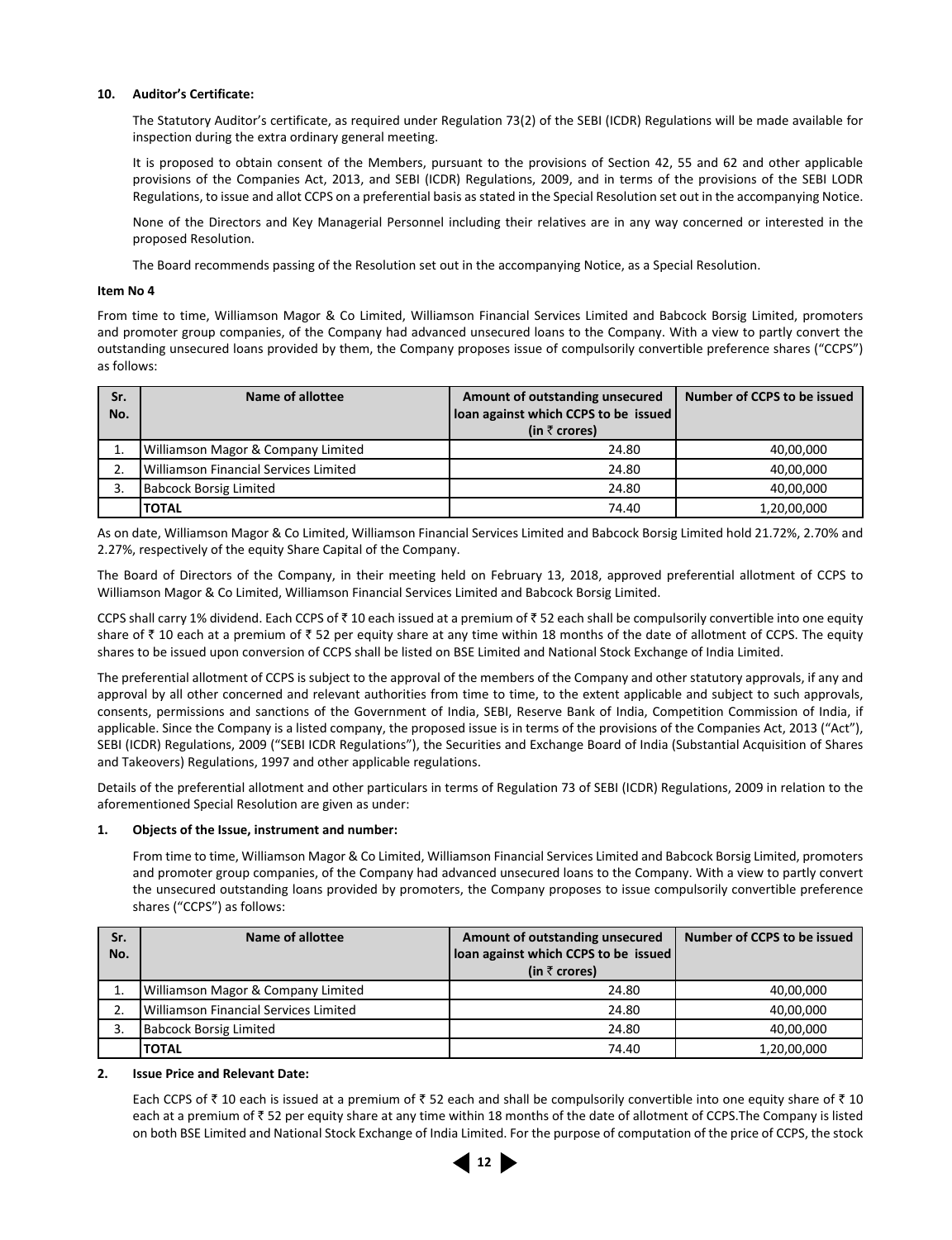exchange which has higher trading volume of the Equity Shares of the Company during the preceding twenty six weeks prior to the relevant date has been considered.

In terms of SEBI (ICDR) Regulations, 2009, the price per CCPS is determined as follows:

Higher of:

- a. The average of the weekly high and low of the volume weighted average price of the equity shares of the Company quoted on the recognised stock exchange during the twenty six weeks preceding the relevant date; or
- b. The average of the weekly high and low of the volume weighted average prices of the equity shares of the Company quoted on a recognised stock exchange during the two weeks preceding the relevant date.

Accordingly, the issue price per CCPS is fixed at  $\bar{z}$  62 which is higher than the prices as computed under (a) and (b) above.

 For this purpose, "relevant date" means the date thirty days prior to the date of passing of the proposed Resolution. Accordingly, the relevant date for the preferential allotment is 12<sup>th</sup> February, 2018 (since February 13th, 2018 i.e. 30 days prior to the date of passing of the Special Resolution was a holiday, relevant date would be February, 12, 2018) (in terms of Regulation 71 of the SEBI (ICDR) Regulations).

#### **3. Undertakings of the Company:**

 Since the Equity Shares of the Company have been listed on the recognised Stock Exchange for a period of more than 26 weeks prior to the relevant date, the Company is not required to re-compute the price per equity share.

#### **4. Intention of promoters / directors / key management persons to subscribe:**

 Williamson Magor & Co Limited, Williamson Financial Services Limited and Babcock Borsig Limited, promoters and promoter group companies of the Company shall participate in the preferential allotment. Other promoters and promoter group companies are interested in the proposed resolution to the extent of their shareholding in the Company.

 Mr. Aditya Khaitan and Mr. Amritanshu Khaitan are directors of the Company as well as Williamson Magor & Co. Ltd and Williamson Financial Services Limited. Mr. Aditya Khaitan is the director of the Company as well as Babcock Borsig Limited.

 Except the above none of the Directors and Key Managerial Personnel including their relatives are any way concerned or interested in the proposed Resolution.

#### **5. The identity of the natural persons who are the ultimate beneficial owners and change of control, if any:**

 Identity of the natural persons who are the ultimate beneficial owners of the CCPS proposed to be allotted and / or who ultimately control the proposed allottees, the percentage of post preferential issue capital that may be held by them and change in control, if any, in the issuer consequent to the preferential issue:

| Sr.<br>No. | Name of the<br>proposed allottee                | Category                                            | <b>Ultimate beneficial</b><br>owners of the            | The percentage of post preferential<br>issue capital held |                  | <b>Change of Control</b>                                                                                                                                 |
|------------|-------------------------------------------------|-----------------------------------------------------|--------------------------------------------------------|-----------------------------------------------------------|------------------|----------------------------------------------------------------------------------------------------------------------------------------------------------|
|            |                                                 |                                                     | proposed allottees                                     | <b>Pre-CCPS</b>                                           | <b>Post-CCPS</b> |                                                                                                                                                          |
|            |                                                 |                                                     |                                                        | <b>Conversion</b>                                         | Conversion*      |                                                                                                                                                          |
| 1.         | Williamson Magor &<br>Company Limited           | Promoter &<br>Promoter<br>Group<br>Company          | Not Applicable. The<br>Allottee is a listed<br>Company | 21.72%                                                    |                  | 11.01% The proposed preferential<br>issue of CCPS to Williamson<br>Magor & Company Limited<br>shall not result in change of<br>control of the Company.   |
| 2.         | <b>Williamson Financial</b><br>Services Limited | Promoter &<br>Promoter<br>Group<br>Company          | Not Applicable. The<br>Allottee is a listed<br>Company | 2.70%                                                     |                  | 3.71% The proposed preferential<br>issue of CCPS to Williamson<br>Financial Services Limited<br>shall not result in change of<br>control of the Company. |
| 3.         | <b>Babcock</b><br>Limited                       | Borsig   Promoter &<br>Promoter<br>Group<br>Company | Mr. B. M. Khaitan<br>Mr. Aditya Khaitan                | 2.27%                                                     |                  | 3.55% The proposed preferential<br>issue of CCPS to Babcock<br>Borsig Limited shall not<br>result in change of control<br>of the Company.                |

\* Calculated assuming allotment of Equity Shares as per Resolution 5 of this Notice.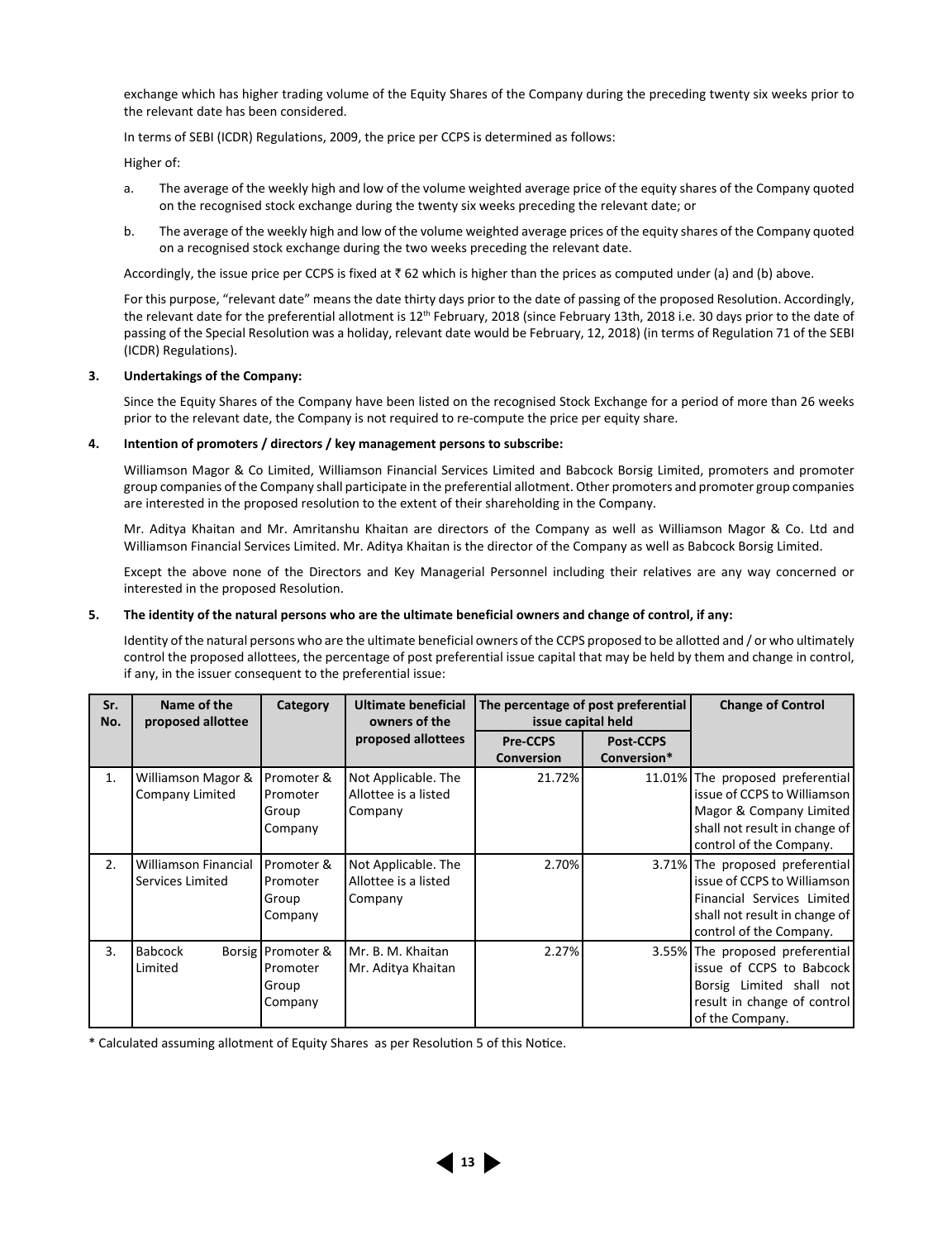#### **6. Pre-issue & Post-issue Shareholding Pattern of the Company is given below:**

| <b>Category of shareholder</b>                                                            |                                  | Pre-issue as on February 09,<br>2018       | Post issue of Equity Shares and<br>before conversion of CCPS and<br>Warrants proposed to be issued |                                            | Post-issue of Equity Shares and<br>assuming conversion of all CCPS<br>and Warrants proposed to be<br>issued* |                                            |  |
|-------------------------------------------------------------------------------------------|----------------------------------|--------------------------------------------|----------------------------------------------------------------------------------------------------|--------------------------------------------|--------------------------------------------------------------------------------------------------------------|--------------------------------------------|--|
|                                                                                           | <b>Total number</b><br>of shares | Percentage of<br>total number of<br>shares | <b>Total number</b><br>of shares                                                                   | Percentage of<br>total number of<br>shares | <b>Total number of</b><br>shares                                                                             | Percentage of<br>total number of<br>shares |  |
| <b>Shareholding of Promoter</b><br>and Promoter Group                                     |                                  |                                            |                                                                                                    |                                            |                                                                                                              |                                            |  |
| Indian promoters                                                                          | 38645142                         | 67.33                                      | 38645142                                                                                           | 43.10                                      | 50645142                                                                                                     | 33.88                                      |  |
| <b>Foreign Promoters</b>                                                                  | $\Omega$                         | 0.00                                       | 0                                                                                                  | 0.00                                       | 0                                                                                                            | 0.00                                       |  |
| <b>Total Indian Promoter and</b><br><b>Foreign Promoter</b>                               | 38645142                         | 67.33                                      | 38645142                                                                                           | 43.10                                      | 50645142                                                                                                     | 33.88                                      |  |
| <b>Public shareholding</b>                                                                | 18748676                         | 32.67                                      | 51018676                                                                                           | 56.90                                      | 98837676                                                                                                     | 66.12                                      |  |
| <b>Institutions</b>                                                                       | 157282                           | 0.28                                       | 5857282                                                                                            | 6.53                                       | 41476282                                                                                                     | 27.75                                      |  |
| Non-institutions                                                                          | 18591394                         | 32.39                                      | 45161394                                                                                           | 50.37                                      | 57361394                                                                                                     | 38.37                                      |  |
| <b>Total Public Shareholding</b>                                                          | 18748676                         | 32.67                                      | 51018676                                                                                           | 56.90                                      | 98837676                                                                                                     | 66.12                                      |  |
| Shares held by custodians<br>and against which<br>Depository Receipts have<br>been issued | 0                                | 0                                          | 0                                                                                                  | 0                                          | 0                                                                                                            | $\Omega$                                   |  |
| <b>Promoter and Promoter</b><br>group                                                     | $\Omega$                         | $\Omega$                                   | $\mathbf 0$                                                                                        | $\Omega$                                   | 0                                                                                                            | $\Omega$                                   |  |
| Public                                                                                    | $\Omega$                         | $\Omega$                                   | 0                                                                                                  | $\Omega$                                   | $\Omega$                                                                                                     | $\Omega$                                   |  |
| <b>Total</b>                                                                              | 57393818                         | 100                                        | 89663818                                                                                           | 100                                        | 149482818                                                                                                    | 100                                        |  |

\* Does not include the conversion of outstanding 8,32,87,939 CCPS allotted in March, 30, 2017.

### **7. Proposed time of Allotment:**

 The CCPS shall be allotted within a period of 15 days from the date of receipt of shareholders' approval, or in the event of the allotment of CCPS requiring approvals or permissions from any regulatory authority or the Central Government, within 15 days from the date of such approvals or permission, as the case may be.

The CCPS shall be convertible into equity shares of the Company within 18 months of the date of allotment of CCPS.

#### **8. Lock-in:**

 The CCPS and equity shares resulting from conversion of CCPS shall be locked-in in accordance with Regulation 78 of Chapter VII of SEBI (ICDR) Regulations.

## **9. Terms of issue:**

Terms of issue of CCPS shall be as follows:

| repayment of capital vis-a-vis equity shares                                                                                                     | The priority with respect to payment of dividend or CCPS shall have priority with respect to payment of dividend or repayment<br>of capital over equity shares                                                                   |
|--------------------------------------------------------------------------------------------------------------------------------------------------|----------------------------------------------------------------------------------------------------------------------------------------------------------------------------------------------------------------------------------|
| The participation in surplus fund                                                                                                                | Non-participatory                                                                                                                                                                                                                |
| The participation in surplus assets and profits, on Non-participatory<br>winding-up which may remain after the entire capital<br>has been repaid |                                                                                                                                                                                                                                  |
| The payment of dividend on cumulative or non-Non-cumulative<br>cumulative basis                                                                  |                                                                                                                                                                                                                                  |
| The conversion of preference shares into equity shares                                                                                           | Each CCPS of ₹10 each issued at a premium of ₹52 each shall be compulsorily<br>convertible into 1 equity share of ₹10 each at a premium of ₹52 per equity<br>share at any time within 18 months of the date of allotment of CCPS |
| The voting rights                                                                                                                                | In accordance with provisions of Companies Act, 2013                                                                                                                                                                             |
| The redemption of preference shares                                                                                                              | Redemption by way of conversion into equity shares                                                                                                                                                                               |
| Dividend                                                                                                                                         | 1%                                                                                                                                                                                                                               |

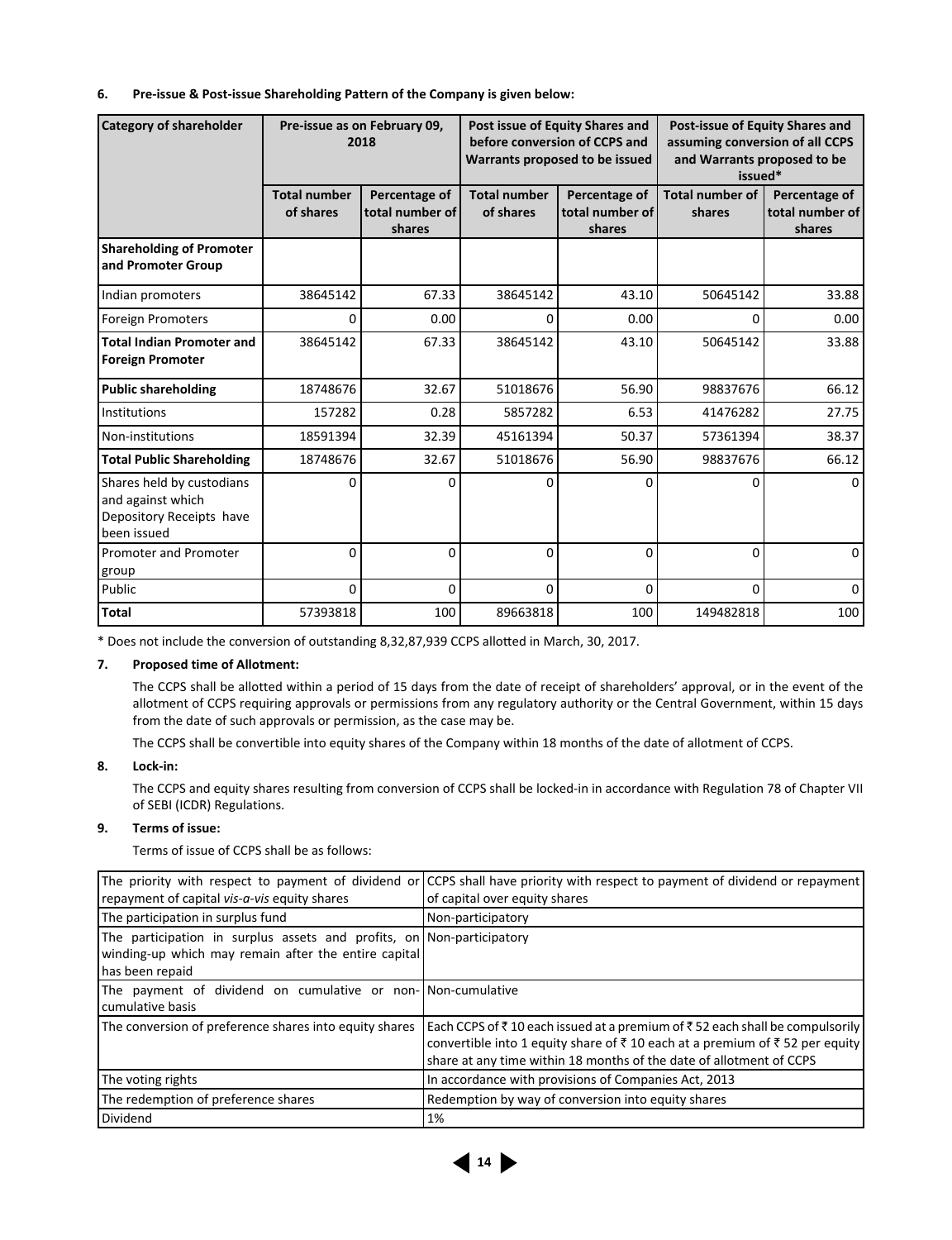#### **10. Auditor's Certificate:**

 The Statutory Auditor's certificate, as required under Regulation 73(2) of the SEBI (ICDR) Regulations will be made available for inspection during the extra ordinary general meeting.

It is proposed to obtain consent of the Members, pursuant to the provisions of Section 42, 55 and 62 and other applicable provisions of the Companies Act, 2013, and SEBI (ICDR) Regulations, 2009, and in terms of the provisions of the SEBI LODR Regulations, to issue and allot CCPS on a preferential basis as stated in the Special Resolution set out in the accompanying Notice.

 Williamson Magor & Co Limited, Williamson Financial Services Limited and Babcock Borsig Limited, promoters and promoter group companies of the Company are interested to the extent of allotment of CCPS to them. Other Promoters and promoter group companies are interested in the proposed resolution to the extent of their shareholding in the Company.

 Mr. Aditya Khaitan and Mr. Amritanshu Khaitan are directors of the Company as well as Williamson Magor & Co. Ltd and Williamson Financial Services Limited. Mr. Aditya Khaitan is the director of the Company as well as Babcock Borsig Limited.

The Board recommends passing of the Resolution set out in the accompanying Notice, as a Special Resolution.

#### **Item No. 5**

With a view to improve the financial position, the Company proposes to issue 3,22,70,000 Equity Shares of  $\bar{\tau}$  10 each at a premium of ` 52 per Equity Share aggregating to ` 200,07,40,000 for cash on private placement basis. This preferential issue for cash will improve the Company's financial position.

The Board of Directors of the Company, in their meeting held on February 13, 2018, approved preferential allotment of Equity Shares to Premier Capital & Securities (P) Ltd., Techpro Ventures LLP, Merlin Securities Pvt. Ltd., Sunny Rock Estates & Developers (P) Ltd., Gunkali Commodities Pvt. Ltd., Kotak Mahindra Bank Ltd., and DMI Finance Pvt. Ltd.

The Equity Shares allotted would be listed on BSE and NSE.

The Preferential Allotment is subject to the approval of the members of the Company and other statutory approvals, if any. Since the Company is a listed company, the proposed issue is in terms of the provisions of the Companies Act, 2013 ("Act"), SEBI (ICDR) Regulations, 2009 ("SEBI ICDR Regulations"), the Securities and Exchange Board of India (Substantial Acquisition of Shares and Takeovers) Regulations, 1997 and other applicable provisions.

Details of the Preferential Allotment and other particulars in terms of Regulation 73 of SEBI (ICDR) Regulations, 2009 in relation to the aforementioned Special Resolution are given as under:

#### **1. Objects of the Issue:**

For long term working capital and for general corporate purposes.

#### **2. Instrument and Numbers:**

The Company is proposing to issue up to 3,22,70,000 Equity Shares of  $\bar{\tau}$  10 each at a premium of  $\bar{\tau}$  52 per Equity Share] on preferential basis as follows:

| Sr. | Name of the proposed allottee            | <b>No of Equity Shares</b> |
|-----|------------------------------------------|----------------------------|
| No. |                                          |                            |
| 1.  | Premier Capital & Securities (P) Ltd.    | 42,00,000                  |
| 2.  | Techpro Ventures LLP.                    | 24,20,000                  |
| 3.  | Merlin Securities Pvt. Ltd.              | 95,00,000                  |
| 4.  | Sunny Rock Estates & Developers (P) Ltd. | 56,50,000                  |
| 5.  | Gunkali Commodities Pvt. Ltd.            | 48,00,000                  |
| 6.  | Kotak Mahindra Bank Ltd.                 | 25,00,000                  |
| 7.  | DMI Finance Pvt. Ltd.                    | 32,00,000                  |
|     | <b>TOTAL</b>                             | 3,22,70,000                |

#### **3. Issue Price and Relevant Date:**

 The price at which Equity Shares will be allotted under the Preferential Allotment shall be in accordance with Chapter VII of the SEBI ICDR Regulations.

 For the purpose of computation of the price of Equity Shares, the stock exchange which has higher trading volume of the Equity Shares of the Company during the preceding twenty six weeks prior to the relevant date has been considered.As per Chapter VII of the said SEBI (ICDR) Regulations, 2009, issue of Equity Shares, on a preferential basis, can be made at a price not less than the higher of the following:

 (a) The average of the weekly high and low of the volume weighted average price of the Equity Shares quoted on the recognized Stock Exchange during the twenty six weeks preceding the relevant date; or

**15**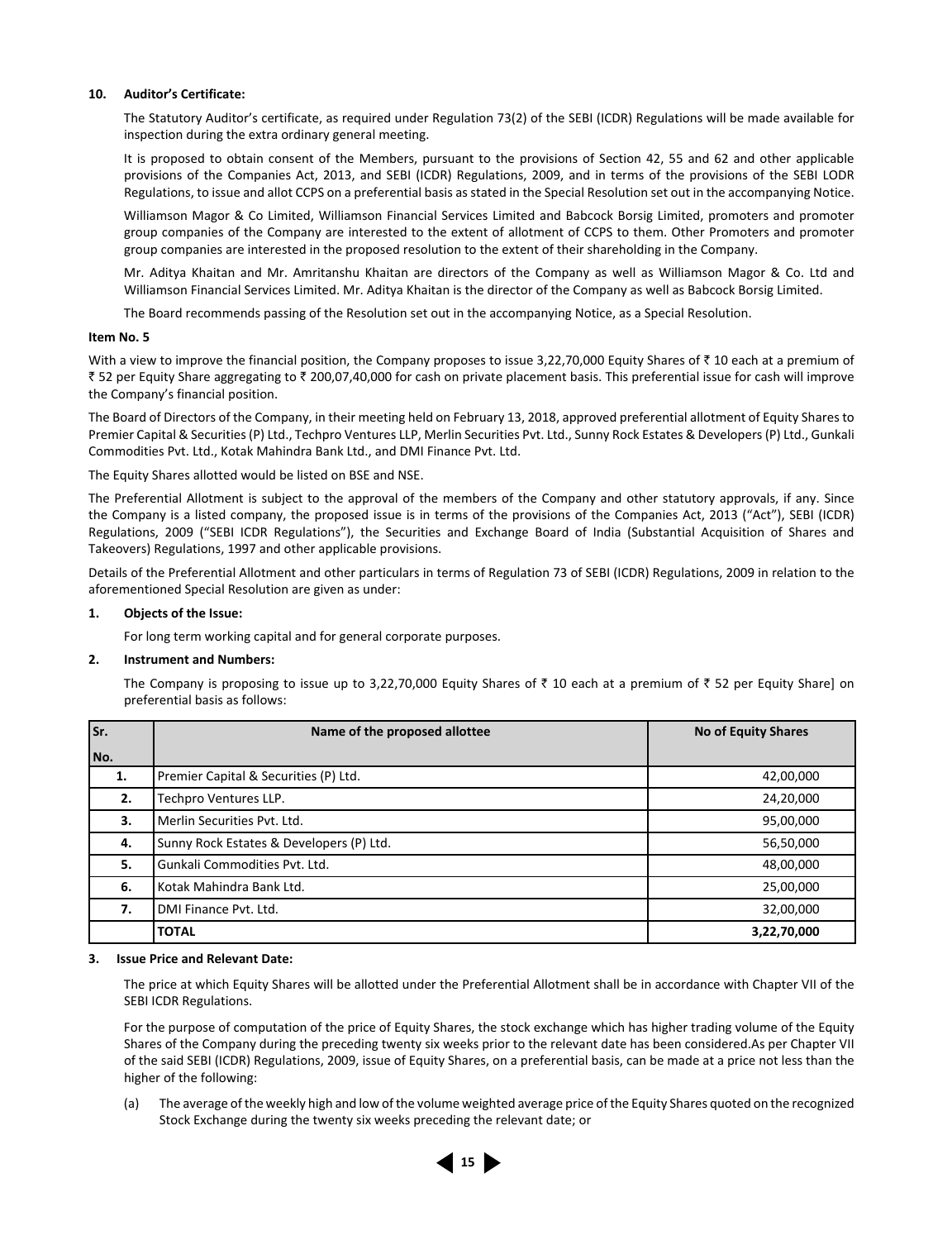(b) The average of the weekly high and low of the volume weighted average priceof the Equity Shares quoted on a Stock Exchange during the two weeks preceding the Relevant Date.

Accordingly, the issue price per equity share is fixed at  $\bar{z}$  62 which is higher than the prices as computed under (a) and (b) above.

 For this purpose, "relevant date" means the date thirty days prior to the date of passing of the proposed Resolution. Accordingly, the relevant date for the preferential allotment is 12<sup>th</sup> February, 2018 (since February 13th, 2018 i.e. 30 days prior to the date of passing of the Special Resolution was a holiday, relevant date would be February, 12, 2018) (in terms of Regulation 71 of the SEBI (ICDR) Regulations).

#### **4. Undertakings of the Company:**

 Since the Equity Shares of the Company have been listed on the recognised Stock Exchange for a period of more than 26 weeks prior to the relevant date, the Company is not required to re-compute the price per equity share.

#### **5. Intention of promoters / directors / key management persons to subscribe:**

 Promoters / directors / key management persons of the Company shall not participate in the preferential allotment of Equity Shares.

#### **6. The identity of the natural persons who are the ultimate beneficial owners and change of control, if any:**

 Identity of the natural persons who are the ultimate beneficial owners of the Equity Shares proposed to be allotted and / or who ultimately control the proposed allottees, the percentage of post preferential issue capital that may be held by them and change in control, if any, in the issuer consequent to the preferential issue:

| Sr.<br>No. | Name of the proposed<br>allottee            | Category | Ultimate beneficial owners<br>of the proposed allottees | Percentage of<br>post preferential<br>issue capital held | <b>Change of Control</b>                                                                                            |
|------------|---------------------------------------------|----------|---------------------------------------------------------|----------------------------------------------------------|---------------------------------------------------------------------------------------------------------------------|
| 1.         | Premier Capital &<br>Securities (P) Ltd.    | Public   | Mr Karan G. Mehta                                       |                                                          | 4.68% The proposed preferential issue of<br>Equity Shares shall not result in change<br>of control of the Company.  |
| 2.         | Techpro Ventures LLP.                       | Public   | Mr Atul Kantilal Nishar<br>Dr. (Mrs.) Alka Atul Nishar  |                                                          | 2.70% The proposed preferential issue of<br>Equity Shares shall not result in change<br>of control of the Company.  |
| 3.         | Merlin Securities Pyt.<br>Ltd.              | Public   | Mr Samarth Parekh                                       |                                                          | 10.60% The proposed preferential issue of<br>Equity Shares shall not result in change<br>of control of the Company. |
| 4.         | Sunny Rock Estates &<br>Developers (P) Ltd. | Public   | Mr Jamshed Ali Molla                                    | $6.30\%$                                                 | The proposed preferential issue of<br>Equity Shares shall not result in change<br>of control of the Company.        |
| 5.         | <b>Gunkali Commodities</b><br>Pvt. Ltd.     | Public   | Mr Jamshed Ali Molla                                    |                                                          | 5.35% The proposed preferential issue of<br>Equity Shares shall not result in change<br>of control of the Company.  |
| 6.         | Kotak Mahindra Bank<br>Ltd.                 | Public   | Not Applicable                                          |                                                          | 2.79% The proposed preferential issue of<br>Equity Shares shall not result in change<br>of control of the Company.  |
| 7.         | DMI Finance Pvt. Ltd.                       | Public   | Mr. Yuvraj Chanakya Singh<br>Mr. Shivashish Chatterjee  | 3.57%                                                    | The proposed preferential issue of<br>Equity Shares shall not result in change<br>of control of the Company.        |

**7. Pre-issue & Post-issue Shareholding Pattern of the Company is given below:** 

| <b>Category of shareholder</b>                    | Pre-issue as on February 09,<br>2018 |                                            |                                  | Post issue of Equity Shares and<br>before conversion of CCPS and<br>Warrants proposed to be issued | Post-issue of Equity Shares and<br>assuming conversion of all CCPS and<br>Warrants proposed to be issued* |                                            |
|---------------------------------------------------|--------------------------------------|--------------------------------------------|----------------------------------|----------------------------------------------------------------------------------------------------|-----------------------------------------------------------------------------------------------------------|--------------------------------------------|
|                                                   | <b>Total number</b><br>of shares     | Percentage of<br>total number of<br>shares | <b>Total number</b><br>of shares | Percentage of<br>l total number of l<br>shares                                                     | Total number of<br>shares                                                                                 | Percentage of<br>total number of<br>shares |
| Shareholding of<br>Promoter and Promoter<br>Group |                                      |                                            |                                  |                                                                                                    |                                                                                                           |                                            |
| Indian promoters                                  | 38645142                             | 67.33                                      | 38645142                         | 43.10                                                                                              | 50645142                                                                                                  | 33.88                                      |
| Foreign Promoters                                 |                                      | 0.00                                       | $\Omega$                         | 0.00                                                                                               |                                                                                                           | 0.00                                       |

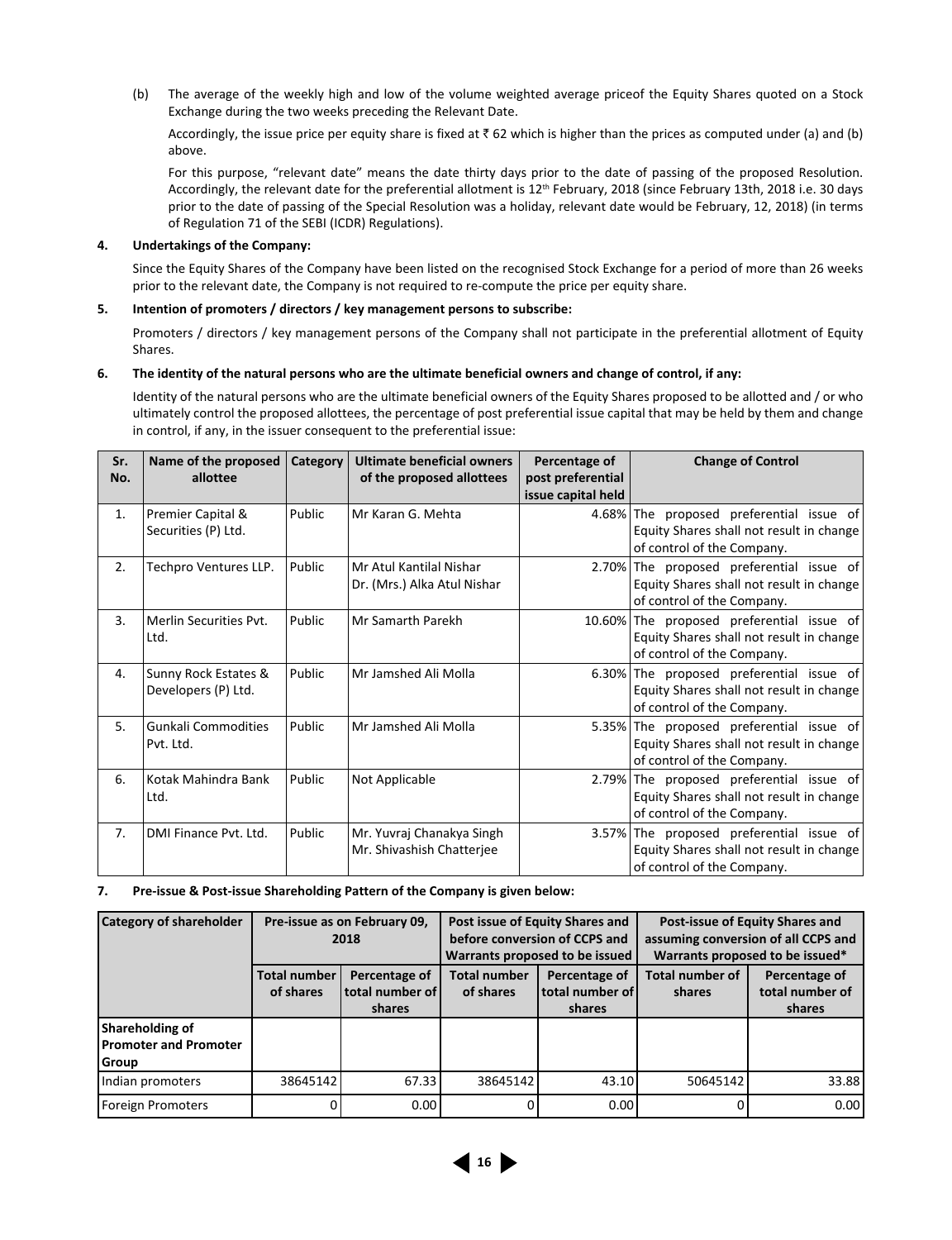| <b>Category of shareholder</b>                                                                   |                                  | Pre-issue as on February 09,<br>2018       |                                  | Post issue of Equity Shares and<br>before conversion of CCPS and<br>Warrants proposed to be issued | Post-issue of Equity Shares and<br>assuming conversion of all CCPS and<br>Warrants proposed to be issued* |                                            |  |
|--------------------------------------------------------------------------------------------------|----------------------------------|--------------------------------------------|----------------------------------|----------------------------------------------------------------------------------------------------|-----------------------------------------------------------------------------------------------------------|--------------------------------------------|--|
|                                                                                                  | <b>Total number</b><br>of shares | Percentage of<br>total number of<br>shares | <b>Total number</b><br>of shares | Percentage of<br>total number of<br>shares                                                         | Total number of<br>shares                                                                                 | Percentage of<br>total number of<br>shares |  |
| <b>Total Indian Promoter</b><br>and Foreign Promoter                                             | 38645142                         | 67.33                                      | 38645142                         | 43.10                                                                                              | 50645142                                                                                                  | 33.88                                      |  |
| <b>Public shareholding</b>                                                                       | 18748676                         | 32.67                                      | 51018676                         | 56.90                                                                                              | 98837676                                                                                                  | 66.12                                      |  |
| Institutions                                                                                     | 157282                           | 0.28                                       | 5857282                          | 6.53                                                                                               | 41476282                                                                                                  | 27.75                                      |  |
| Non-institutions                                                                                 | 18591394                         | 32.39                                      | 45161394                         | 50.37                                                                                              | 57361394                                                                                                  | 38.37                                      |  |
| <b>Total Public</b><br>Shareholding                                                              | 18748676                         | 32.67                                      | 51018676                         | 56.90                                                                                              | 98837676                                                                                                  | 66.12                                      |  |
| Shares held by custodians<br>and against which<br><b>Depository Receipts</b><br>have been issued | ŋ                                | $\Omega$                                   | $\Omega$                         | $\Omega$                                                                                           | 0                                                                                                         | $\Omega$                                   |  |
| Promoter and Promoter<br>group                                                                   | 0                                | $\Omega$                                   | $\mathbf 0$                      | 0                                                                                                  | 0                                                                                                         | $\Omega$                                   |  |
| Public                                                                                           | O                                | 0                                          | $\Omega$                         | 0                                                                                                  | $\Omega$                                                                                                  | $\Omega$                                   |  |
| <b>Total</b>                                                                                     | 57393818                         | 100                                        | 89663818                         | 100                                                                                                | 149482818                                                                                                 | 100                                        |  |

\* Does not include the conversion of outstanding 8,32,87,939 CCPS alloƩ ed in March, 30, 2017.

#### **8. Proposed time of Allotment:**

 The Equity Shares shall be allotted within a period of 15 days from the date of receipt of shareholders' approval, or in the event of the allotment of Equity Shares requiring approvals or permissions from any regulatory authority or the Central Government, within 15 days from the date of such approvals or permission, as the case may be.

#### **9. Lock-in:**

 The Equity Shares proposed to be offered and allotted in the preferential allotment shall be locked-in in accordance with Regulation 78 of Chapter VII of SEBI (ICDR) Regulations.

#### **10. Auditor's Certificate:**

 The Statutory Auditor's certificate, as required under Regulation 73(2) of the SEBI (ICDR) Regulations will be made available for inspection during the extra ordinary general meeting.

 It is proposed to obtain consent of the Members, pursuant to the provisions of Section 42 and 62 and other applicable provisions of the Companies Act, 2013, and SEBI (ICDR) Regulations, 2009, and in terms of the provisions of the SEBI LODR Regulations, to issue and allot Equity Shares on a preferential basis as stated in the Special Resolution set out in the accompanying Notice.

 None of the Promoters, Directors and Key Managerial Personnel including their relatives are in any way concerned or interested in the proposed Resolution.

The Board recommends passing of the Resolution set out in the accompanying Notice, as a Special Resolution.

#### **Item No. 6**

The Company needs funds to augment its working capital requirements, for reduction of debt and for general corporate purposes. In order to meet this need for funds, it is proposed to raise further capital by way of a preferential issue of Warrants as per Chapter VII of the Securities and Exchange Board of India (Issue of Capital and Disclosure Requirements)Regulations, 2009 ("SEBI ICDR Regulations") and Section 42, Section 62 and other applicable provisions of the Companies Act,2013, each as amended. Accordingly, the consent of the shareholders is being sought, pursuant to the provisions of Section 62 and other applicable provisions of the Companies Act, 2013, Regulation 74(1) of Chapter VII Securities and Exchange Board of India (Issue of Capital and Disclosure Requirements) Regulations, 2009, each as amended, and in terms of the provisions of the LODR Regulations, and such other approvals as may be necessary, to issue and allot the Warrants as stated in the Special Resolution.

The Board of Directors of the Company, in their meeting held on February 13, 2018, approved preferential allotment of Warrants to SLC Traders Company Pvt. Ltd. and Mrs Urmila Kapadia.

Details of the preferential allotment and other particulars in terms of Regulation 73 of SEBI (ICDR) Regulations, 2009 in relation to the aforementioned Special Resolution are given as under:

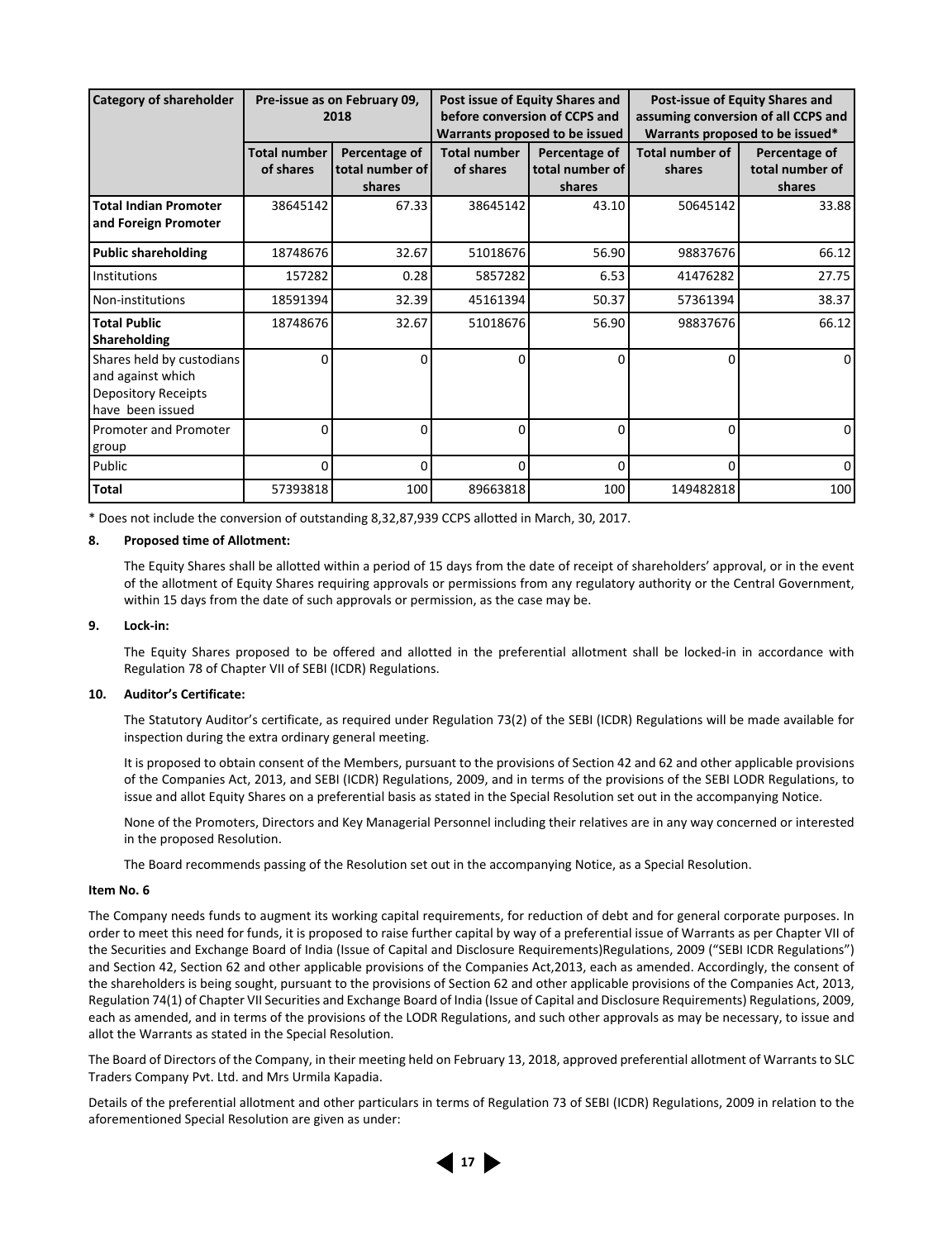#### **1. Objects of the Issue, instrument and number:**

 The Company needs funds to augment its working capital requirements, for reduction of debt and for general corporate purposes. The Company proposes to issue convertible warrants ("Warrants") as follows:

| Sr.      | Name of allottee              | Number of Warrants to be issued |  |  |
|----------|-------------------------------|---------------------------------|--|--|
| No.      |                               |                                 |  |  |
|          | SLC Traders Company Pvt. Ltd. | 25,00,000                       |  |  |
| <u>.</u> | Mrs Urmila Kapadia            | 15,00,000                       |  |  |
|          | <b>TOTAL</b>                  | 40,00,000                       |  |  |

#### **2. Issue Price and Relevant Date:**

Each Warrant of  $\bar{\tau}$  10 each is issued at a premium of  $\bar{\tau}$  52 and shall be convertible into 1 equity share of  $\bar{\tau}$  10 each at any time within 18 months of the date of allotment of the Warrants. The Company is listed on both BSE Limited and National Stock Exchange of India Limited. For the purpose of computation of the price of the Warrants, the stock exchange which has higher trading volume of the Equity Shares of the Company during the preceding twenty six weeks prior to the relevant date has been considered.

In terms of SEBI (ICDR) Regulations, 2009, the price per Warrant is determined as follows:

Higher of:

- a. The average of the weekly high and low of the volume weighted average price of the equity shares of the Company quoted on the recognised stock exchange during the twenty six weeks preceding the relevant date; or
- b. The average of the weekly high and low of the volume weighted average prices of the equity shares of the Company quoted on a recognised stock exchange during the two weeks preceding the relevant date.

Accordingly, the issue price per Warrant is fixed at  $\bar{z}$  62 which is higher than the prices as computed under (a) and (b) above.

 For this purpose, "relevant date" means the date thirty days prior to the date of passing of the proposed Resolution. Accordingly, the relevant date for the preferential allotment is 12<sup>th</sup> February, 2018 (since February 13th, 2018 i.e. 30 days prior to the date of passing of the Special Resolution was a holiday, relevant date would be February, 12, 2018) (in terms of Regulation 71 of the SEBI (ICDR) Regulations).

#### **3. Undertakings of the Company:**

 Since the Equity Shares of the Company have been listed on the recognised Stock Exchange for a period of more than 26 weeks prior to the relevant date, the Company is not required to re-compute the price per equity share.

#### **4. Intention of promoters / directors / key management persons to subscribe:**

 None of the Promoter/ directors/key managerial personnel of the Company would be subscribing to the preferential issue of Warrants proposed to be issued by the Company.

#### **5. The identity of the natural persons who are the ultimate beneficial owners and change of control, if any:**

 Identity of the natural persons who are the ultimate beneficial owners of the Warrants proposed to be allotted and / or who ultimately control the proposed allottees, the percentage of post preferential issue capital that may be held by them and change in control, if any, in the issuer consequent to the preferential issue:

| Sr.<br>No. | Name of the<br>proposed allottee        | Category | Ultimate beneficial owners of<br>the proposed allottees | The percentage of post preferential<br>issue capital held |                                   | <b>Change of Control</b>                                                                                               |
|------------|-----------------------------------------|----------|---------------------------------------------------------|-----------------------------------------------------------|-----------------------------------|------------------------------------------------------------------------------------------------------------------------|
|            |                                         |          |                                                         | <b>Pre-Warrant</b><br><b>Conversion</b>                   | Post-Warrant<br><b>Conversion</b> |                                                                                                                        |
| 1.         | <b>SLC Traders</b><br>Company Pvt. Ltd. | Public   | Mr. Aditya Chokhany                                     | 0.00                                                      |                                   | 1.67% The proposed<br>preferential issue<br>of Warrants shall<br>not result in change<br>of control of the<br>Company. |
| 2.         | Mrs Urmila Kapadia   Public             |          | <b>NA</b>                                               | 0.00                                                      |                                   | 1.00% The proposed<br>preferential issue<br>of Warrants shall<br>not result in change<br>of control of the<br>Company. |

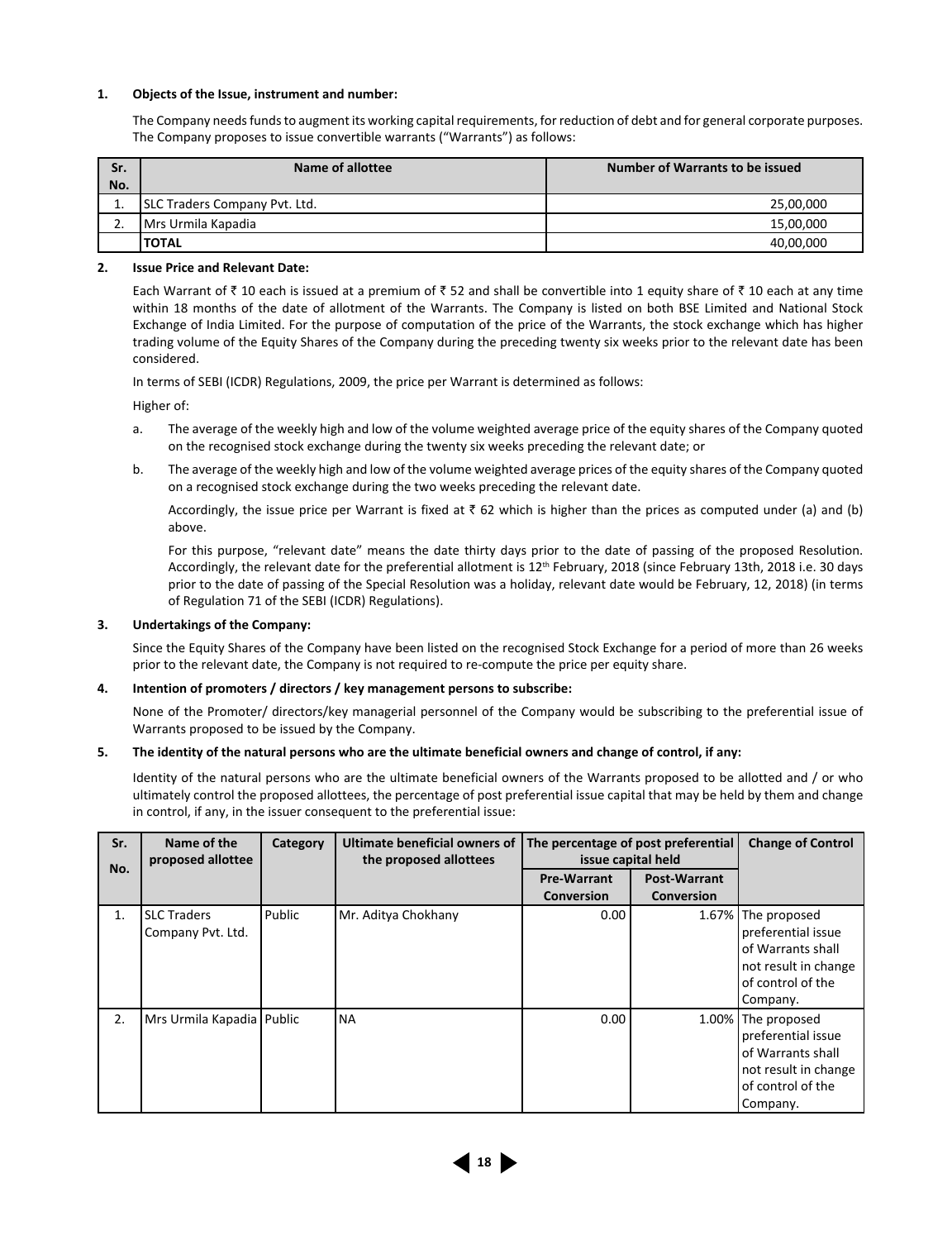#### **6. Pre-issue & Post-issue Shareholding Pattern of the Company is given below:**

| <b>Category of shareholder</b>                                                         | Pre-issue as on February 09,<br>2018 |                                            |                                  | <b>Post issue of Equity Shares</b><br>and before conversion of CCPS<br>and Warrants proposed to be<br>issued | <b>Post-issue of Equity Shares</b><br>and assuming conversion of all<br><b>CCPS and Warrants proposed</b><br>to be issued* |                                            |
|----------------------------------------------------------------------------------------|--------------------------------------|--------------------------------------------|----------------------------------|--------------------------------------------------------------------------------------------------------------|----------------------------------------------------------------------------------------------------------------------------|--------------------------------------------|
|                                                                                        | <b>Total number</b><br>of shares     | Percentage of<br>total number of<br>shares | <b>Total number</b><br>of shares | Percentage of<br>total number<br>of shares                                                                   | <b>Total number</b><br>of shares                                                                                           | Percentage of<br>total number of<br>shares |
| Shareholding of Promoter and<br><b>Promoter Group</b>                                  |                                      |                                            |                                  |                                                                                                              |                                                                                                                            |                                            |
| Indian promoters                                                                       | 38645142                             | 67.33                                      | 38645142                         | 43.10                                                                                                        | 50645142                                                                                                                   | 33.88                                      |
| <b>Foreign Promoters</b>                                                               | O                                    | 0.00                                       | 0                                | 0.00                                                                                                         | 0                                                                                                                          | 0.00                                       |
| <b>Total Indian Promoter and</b><br><b>Foreign Promoter</b>                            | 38645142                             | 67.33                                      | 38645142                         | 43.10                                                                                                        | 50645142                                                                                                                   | 33.88                                      |
| <b>Public shareholding</b>                                                             | 18748676                             | 32.67                                      | 51018676                         | 56.90                                                                                                        | 98837676                                                                                                                   | 66.12                                      |
| Institutions                                                                           | 157282                               | 0.28                                       | 5857282                          | 6.53                                                                                                         | 41476282                                                                                                                   | 27.75                                      |
| Non-institutions                                                                       | 18591394                             | 32.39                                      | 45161394                         | 50.37                                                                                                        | 57361394                                                                                                                   | 38.37                                      |
| <b>Total Public Shareholding</b>                                                       | 18748676                             | 32.67                                      | 51018676                         | 56.90                                                                                                        | 98837676                                                                                                                   | 66.12                                      |
| Shares held by custodians<br>and against which Depository<br>Receipts have been issued | ი                                    | $\Omega$                                   | 0                                | $\Omega$                                                                                                     | $\Omega$                                                                                                                   | $\Omega$                                   |
| Promoter and Promoter group                                                            | 0                                    | 0                                          | $\Omega$                         | $\mathbf 0$                                                                                                  | 0                                                                                                                          | 0                                          |
| Public                                                                                 | O                                    | 0                                          | 0                                | 0                                                                                                            | $\Omega$                                                                                                                   | $\Omega$                                   |
| <b>Total</b>                                                                           | 57393818                             | 100                                        | 89663818                         | 100                                                                                                          | 149482818                                                                                                                  | 100                                        |

\* Does not include the conversion of outstanding 8,32,87,939 CCPS allotted in March, 30, 2017.

#### **7. Proposed time of Allotment:**

 The Warrants shall be allotted within a period of 15 days from the date of receipt of shareholders' approval, or in the event of the allotment of Warrants requiring approvals or permissions from any regulatory authority or the Central Government, within 15 days from the date of such approvals or permission, as the case may be.

 The Warrants shall be convertible into equity shares of the Company within 18 months of the date of allotment of Warrants. **8. Lock-in:** 

 The Warrants and equity shares resulting from conversion of Warrants shall be locked-in in accordance with Regulation 78 of Chapter VII of SEBI (ICDR) Regulations.

#### **9. Terms of issue:**

Terms of issue of Warrants shall be as follows:

- i. The proposed allottee of Warrants shall pay an amount equivalent to 25% of the Issue Price at the time of subscription and allotment of each Warrant. The balance 75% of the Issue Price shall be payable by the Warrant holder upon exercise of the entitlement attached to the Warrant(s) to subscribe for Equity Share(s). The amount paid against Warrants shall be adjusted / set off against the Issue Price of the resultant Equity Shares.
- ii. If the entitlement against the Warrants to apply for the equity shares is not exercised by the Warrant holder, within the specified period stipulated under regulations 75 of the SEBI ICDR Regulations, the entitlement of the Warrant holder to apply for equity shares of the Company along with the rights attached thereto shall expire and any amount paid on such warrant shall stand forfeited by the Company.
- iii. Upon receipt of the requisite payment of the remaining 75% of the consideration payable in respect of the Warrants, as above, the Board (or a Committee thereof) shall allot one equity share per Warrant by appropriating  $\bar{\tau}$  10 towards equity share capital and the balance amount paid against each warrant, towards the securities premium. The allotment shall only be made in the dematerialized form.
- iv. The Warrant holder shall also be entitled to any future issue of bonus / rights, if any, of Equity Shares or warrants convertible into Equity Shares or such other securities by the Company, in the same proportion and manner as any other Members of the Company for the time being and the Company shall reserve proportion of such entitlement for the warrant holder.
- v. The equity shares arising from the exercise of options by the Warrant holders above shall rank pari- passu with the existing equity shares of the Company in all respect and be listed on stock exchanges where the Equity Shares of the Company are listed.

#### **10. Auditor's Certificate:**

 The Statutory Auditor's certificate, as required under Regulation 73(2) of the SEBI (ICDR) Regulations will be made available for inspection during the extra ordinary general meeting.

It is proposed to obtain consent of the Members, pursuant to the provisions of Section 42and 62 and other applicable provisions

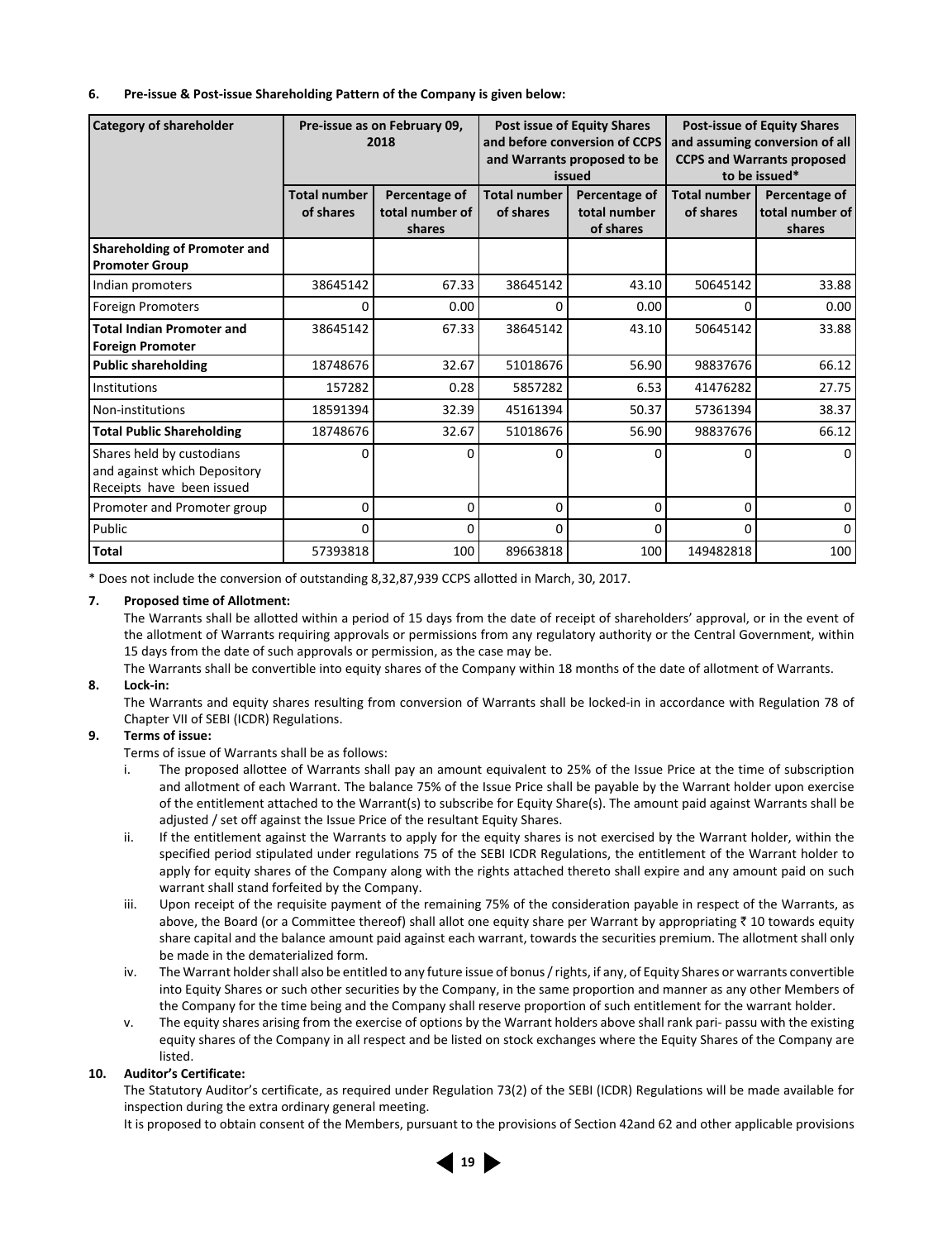of the Companies Act, 2013, and SEBI (ICDR) Regulations, 2009, and in terms of the provisions of the SEBI LODR Regulations, to issue and allot the Warrants on a preferential basis as stated in the Special Resolution set out in the accompanying Notice. None of the Directors and Key Managerial Personnel including their relatives are in any way concerned or interested in the proposed Resolution.

The Board recommends passing of the Resolution set out in the accompanying Notice, as a Special Resolution.

#### **ITEM NO. 7**

Your Directors in consultation with the Audit Committee propose to appoint M/s. V Singhi & Associates, Chartered Accountants, Kolkata, (ICAI Firm Registration No. 311017E) as Joint Statutory Auditors of the Company in addition to existing Statutory Auditors, i.e. M/s. Deloitte Haskins & Sells LLP (Firm Registration No. 117366W/W-100018) to hold office till the conclusion of the next Annual General Meeting to be held in the calendar year 2018.

M/s V Singhi & Associates is renowned for providing quality services to a diverse and successful client base with requisite expertise and knowledge to carry on your Company's audit. In this connection, your directors are of the view that M/s V Singhi & Associates will be in a position to swiftly get involved in the audit process along with existing auditor to facilitate and expedite the audit process for the Company

Your Directors believe that with the appointment of Joint Statutory Auditors, the Auditors, M/s. Deloitte Haskins & Sells LLP and M/s V Singhi & Associates can subsequently divide the work amongst themselves and complete the audit process in an efficient and timebound manner which is in the best interests of your Company.

In view of the above and since the Annual General Meeting of the Company is only proposed to be held later this year, your Board of Directors propose to appoint M/s V Singhi & Associates ,as Joint Statutory Auditors of the Company to hold the office until the conclusion of next Annual General Meeting.

The Company has received consent letter from M/s V Singhi & Associates, to the effect that their appointment, if made, would be within the prescribed limits under Section 139(1) of the Companies Act, 2013, and that they are not disqualified from such appointment in terms of Section 141 of the Companies Act, 2013 & Rules made thereunder.

Copies of consent from M/s V Singhi & Associates shall be available for inspection at the registered office of the Company during business hours upto the date of the EGM.

Your Board of Directors recommends passing of the resolution as set out at Item No. 7 of the Notice.

None of the Directors, Key Managerial Personnel or their relatives are in any way concerned or interested, whether financially or otherwise, in respect of Item No.7 above.

By Order of the Board **For McNally Bharat Engineering Company Limited** Place: Kolkata Sd/- Solomon School (Superior School (Superior School (Superior School (Superior School (Superior Date: February 13, 2018 **Indranil Mitra Company Secretary**



Auditorium, Club Eco Vista, Ecospace Business Park, Plot No: 2-F/11, New Town, Rajarhat, 24Parganas (North), Kolkata: 700156 (Major landmarks: RabindraTirtha, Tata Medical Centre, Tata Consultancy Services – Geetanjali Park, Aliah University. Major bus stop – Ecospace Business Park)

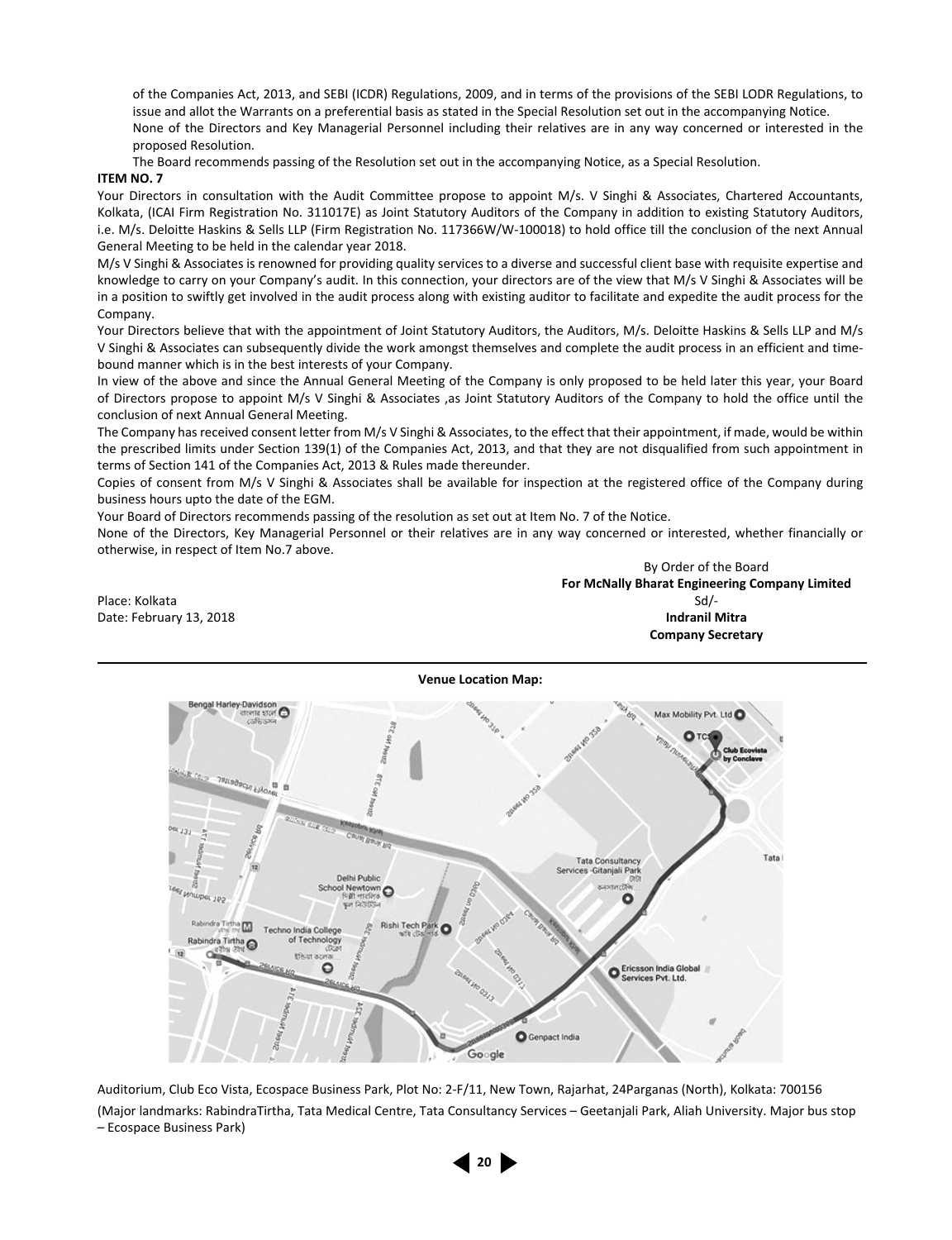#### **McNally Bharat Engineering Company Limited**

**CIN:** L45202WB1961PLC025181

 **ELECTRONIC VOTING PARTICULARS**

**Phone:** +91-33-6628 1212; **Fax No:** +91-33-6628 2277; **E-mail:** [mbecal@mbecl.co.in;](mailto:mbecal@mbecl.co.in) **Website:** <http://www.mcnallybharat.com/>

| <b>EVSN</b><br>(E-voting Sequence Number) | <b>USER ID</b><br>(16 Digit Demat Account/Folio No.)<br>of members holding shares in<br>physical mode) | PERMANENT ACCOUNT NUMBER (PAN)<br>(Original PAN / as per point no. (vii) of e-voting<br>procedure of Instructions) |
|-------------------------------------------|--------------------------------------------------------------------------------------------------------|--------------------------------------------------------------------------------------------------------------------|
| 180216010                                 |                                                                                                        |                                                                                                                    |

**The e-voting facility will be available during the following voting period:**

**Regd. Office:** 4, Mangoe Lane, Kolkata – 700001, West Bengal, India

| Commencement of E-voting                                                                     | End of E-voting                               |  |
|----------------------------------------------------------------------------------------------|-----------------------------------------------|--|
| From Monday, March 12, 2018, at 10:00 hrs                                                    | Up to Wednesday, March 14, 2018, at 17:00 hrs |  |
| Please read the instructions mentioned in the Notice of the FGM before exercising your vote. |                                               |  |

**--------------------------------------------------------------------------------------------------------------------------------------**

mentioned in the Notice of the EGI

## **McNally Bharat Engineering Company Limited**

## **CIN:** L45202WB1961PLC025181

**Regd. Office:** 4, Mangoe Lane, Kolkata – 700001, West Bengal, India

**Phone:** +91-33-6628 1212; **Fax No:** +91-33-6628 2277; **E-mail:** [mbecal@mbecl.co.in;](mailto:mbecal@mbecl.co.in) **Website:** <http://www.mcnallybharat.com/>

## **ATTENDANCE SLIP : EXTRA ORDINARY GENERAL MEETING**

| I/We hereby record my/our presence at the Extra Ordinary General Meeting of the Company to be held on Thursday, March 15, 2018, at 11:00<br>a.m. at Auditorium, Club Eco Vista, Ecospace Business Park, Plot No: 2-F/11, New Town, Rajarhat, 24 Parganas (North), Kolkata - 700 156. |  |  |  |  |  |  |
|--------------------------------------------------------------------------------------------------------------------------------------------------------------------------------------------------------------------------------------------------------------------------------------|--|--|--|--|--|--|
| Serial No.                                                                                                                                                                                                                                                                           |  |  |  |  |  |  |
| Name of Member(s)                                                                                                                                                                                                                                                                    |  |  |  |  |  |  |
|                                                                                                                                                                                                                                                                                      |  |  |  |  |  |  |
|                                                                                                                                                                                                                                                                                      |  |  |  |  |  |  |
| <b>Registered Address</b>                                                                                                                                                                                                                                                            |  |  |  |  |  |  |
|                                                                                                                                                                                                                                                                                      |  |  |  |  |  |  |
|                                                                                                                                                                                                                                                                                      |  |  |  |  |  |  |
|                                                                                                                                                                                                                                                                                      |  |  |  |  |  |  |
|                                                                                                                                                                                                                                                                                      |  |  |  |  |  |  |
| Shareholding                                                                                                                                                                                                                                                                         |  |  |  |  |  |  |
| Folio No.*/DP ID & Client ID                                                                                                                                                                                                                                                         |  |  |  |  |  |  |

# ………………………………………………………. ………………………………………………………………

Name of Proxy (in BLOCK LETTERS) Signature of Shareholder/Proxy Present

 $\Box$  Members or their proxies are requested to present this attendance slip for entry, duly completed and signed in accordance with their specimen signature registered with the Company.

 $\Box$  Please read the instructions given in the Notice of the Extra Ordinary General Meeting carefully before voting electronically.

*\*Applicable for investor holding shares in physical form*

### **------------------------------------------------------------------------------------------------------------------------------------- McNally Bharat Engineering Company Limited**

## **CIN:** L45202WB1961PLC025181

**Regd. Office:** 4, Mangoe Lane, Kolkata – 700001, West Bengal, India

**Phone:** +91-33-6628 1212; **Fax No:** +91-33-6628 2277; **E-mail:** [mbecal@mbecl.co.in;](mailto:mbecal@mbecl.co.in) **Website:** <http://www.mcnallybharat.com/>

## **PROXY FORM (MGT - 11) : EXTRA ORDINARY GENERAL MEETING**

I/We being the member(s), holding …………….……………. shares of McNally Bharat Engineering Company Limited hereby appoint:

| 1) |  |
|----|--|
|    |  |
| 2) |  |
|    |  |
| 3) |  |
|    |  |

as my/our proxy to attend and vote (on a poll) for me/us and on my/our behalf at the **Extra Ordinary General Meeting** of the Company, to be held on **Thursday, March 15, 2018,** at **11:00 a.m.** at **Auditorium, Club Eco Vista, Ecospace Business Park, Plot No: 2-F/11, New Town, Rajarhat, 24 Parganas (North), Kolkata – 700 156** and at any adjournment thereof in respect of such resolutions as are indicated on the following page :